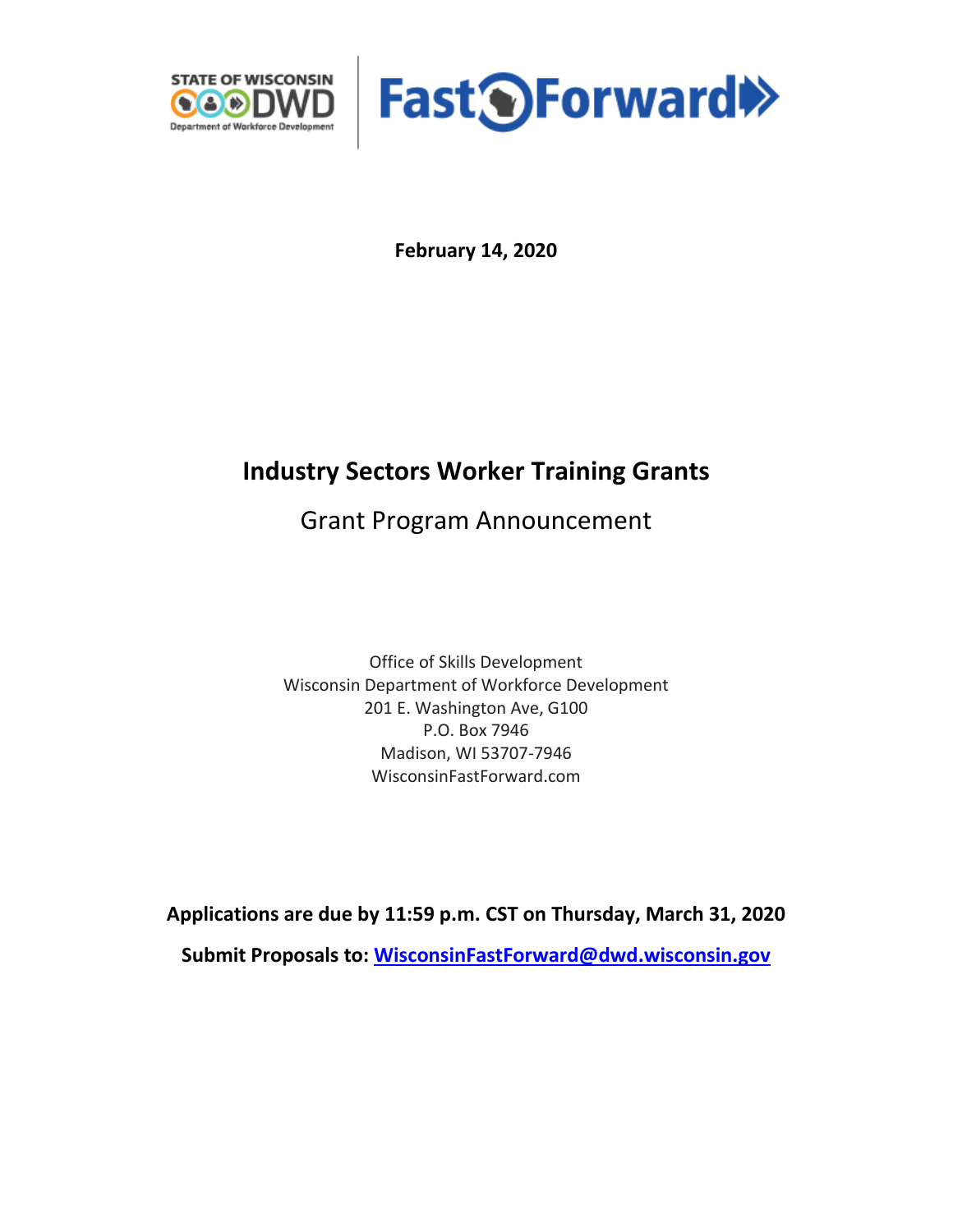# **Table of Contents**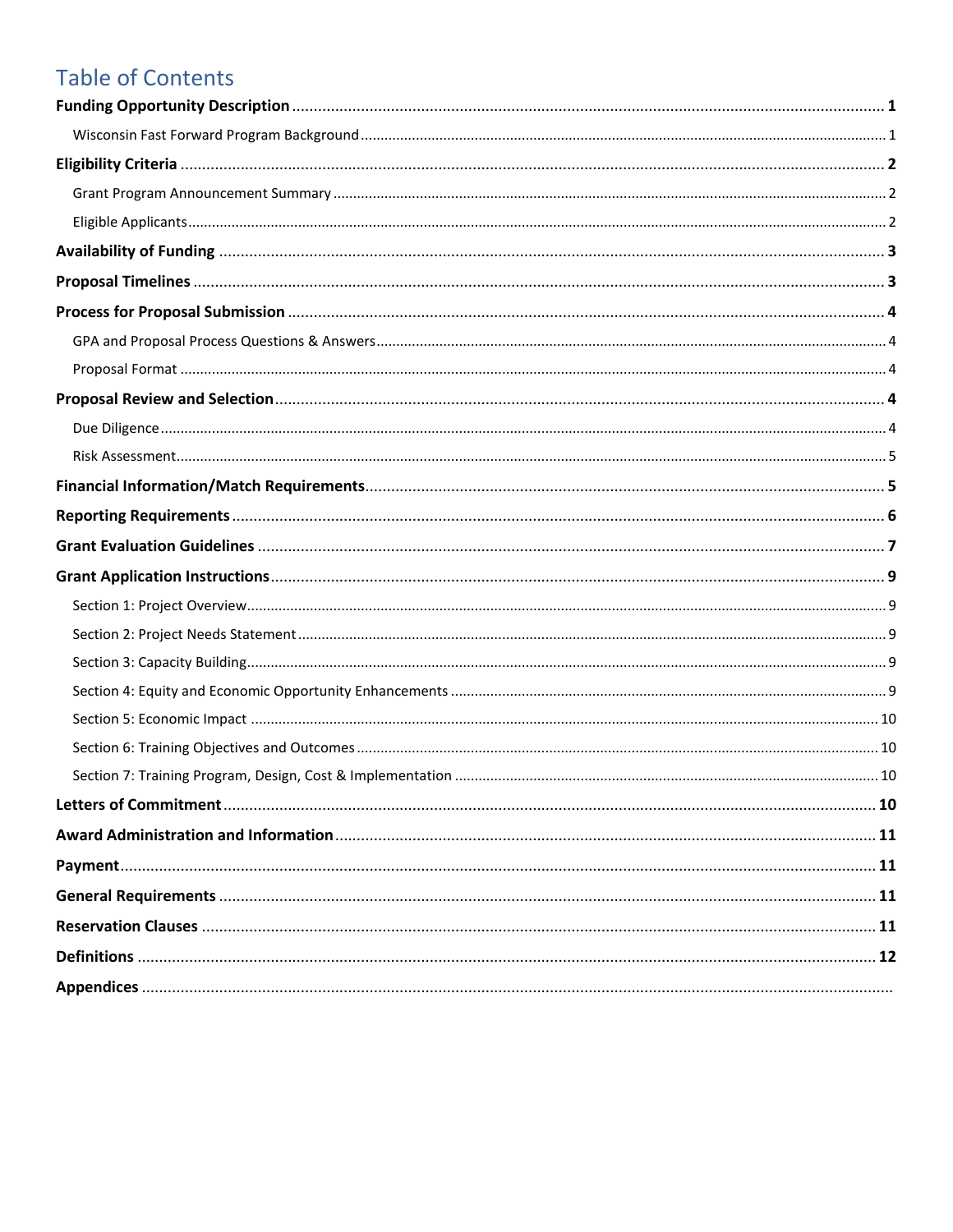## **FUNDING OPPORTUNITY DESCRIPTION**

**Wisconsin Fast Forward Program Background:** The Wisconsin Fast Forward program is a state-funded grant program that provides employer-led worker training grants. The Office of Skills Development (OSD) at the Department of Workforce Development (DWD) administers the grant program. OSD works to encourage the development of innovative solutions at the local and regional level that bring together employers, educators, workforce development entities, and economic development organizations to meet area workforce needs and increase the economic capacity of its residents.

This grant opportunity is for employers who can demonstrate a critical need for skilled workers and are seeking Wisconsin Fast Forward training grants for developing and implementing a business-led skills training program. A skilled workforce is vital to economic development and community growth in Wisconsin.

Wisconsin Fast Forward training programs are designed to provide sustainable, short- and medium-term training and to place workers in positions that offer trainees long-term professional growth and economic opportunity. This training will assist with adding new individuals into the workforce and increasing wage growth for the trainees. Growth in both areas will allow workers to have greater purchasing power, making them better able to support local businesses, invest in their communities, and create new and greater demand for goods and services, thereby providing new opportunities for businesses and entrepreneurs. This approach maintains a strong environment for private-sector job creation in Wisconsin through continued growth and expansion.

The long-term goal of the Wisconsin Fast Forward Industry Sectors worker training grant program is to encourage statewide economic growth by assisting employers to train workers and fill positions, as well as to ensure meaningful economic advancement for trainees. This will be accomplished by partnering with employers and local or regional economic development organizations, workforce development boards, post-secondary institutions, nonprofit organizations, and private training providers. It is anticipated that the relationships developed through Wisconsin Fast Forward-funded training programs will continue to flourish after the grant has ended.

**Administrative Rules:** The rules governing the Wisconsin Fast Forward program are included i[n Wis. Admin.](http://docs.legis.wisconsin.gov/code/admin_code/dwd/801/801)  [Code Ch. DWD 801](http://docs.legis.wisconsin.gov/code/admin_code/dwd/801/801)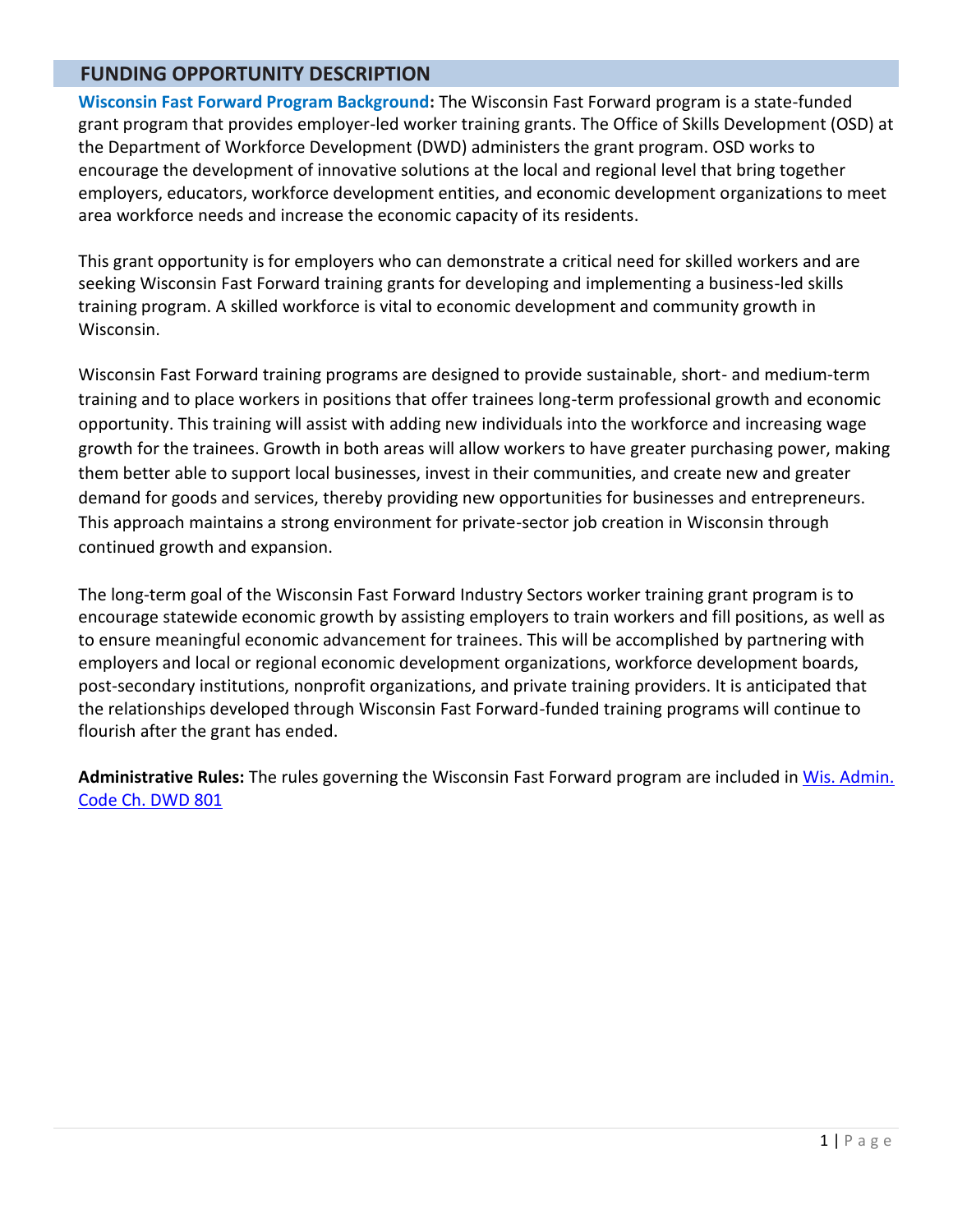## **ELIGIBILITY CRITERIA**

**Grant Program Announcement Summary:** This Grant Program Announcement (GPA) is open for all industry sectors. Applications must propose a training program that:

- Includes at least one Employer Placement Partner (employer) with a presence in Wisconsin and has trainees that will be based out of the Wisconsin location.
- Trains workers to meet the employer's documented, unmet need for skilled workers.
- Does not replace existing, routine business training nor on-going training that has been previously funded by other sources.
- Is short- to medium-term in nature, lasting no more than 12 months.
- Provides transferrable skills and/or leads to Industry Recognized credentials.
- Does not include owners.
- Upon successful completion, results in unemployed workers being hired to fill vacant or new positions and underemployed workers and incumbent employees earning higher wages, more hours, and/or more permanent employment.
- Demonstrates that Applicant organization has secured commitments for 50 cents on the dollar with cash and/or in-kind match to the project, as specified in the Grant Program Announcement (GPA).

Employment categories and trainee cohorts to be identified in the application include the following:

- Unemployed Individuals: Trainees who are not employed at the time of application.
- Underemployed Workers: Trainees who currently work below skill level or part-time but desire fulltime work at the time of training.
- Incumbent Employees: Trainees who are employed at an employer placement partner prior to, and at the time of, application.

Preference will be given to applicants that propose to train individuals who are vulnerable or belong to special populations, such as chronically unemployed individuals, economically disadvantaged individuals, including, but not limited, to W-2 and FSET recipients, ex-offenders who have been the subject to any stage of the criminal justice process, minorities, people with disabilities, and veterans.

Successful grant applications will include training programs defined by employers and developed to meet special requirements of their industry (or the consortium of employers participating in the grant program). In addition, further preference will be given to training programs that provide training that leads to industry-recognized credentials or certifications.

**Eligible Applicants:** Eligible applicants include the following:

- A public agency;
- A private organization;
- A coalition or partnership of entities under the auspices of a public agency or a private organization; or
- The tribal governing body of a federally recognized tribe or band of Indians, or an organization appointed by the tribal governing body.

The eligible applicant, other than a tribal governing body, must be current on all federal and state tax obligations and be financially viable, as determined by the Due Diligence Checklist.

It is recommended that applicants represent a consortium that includes partners with similar talent development needs.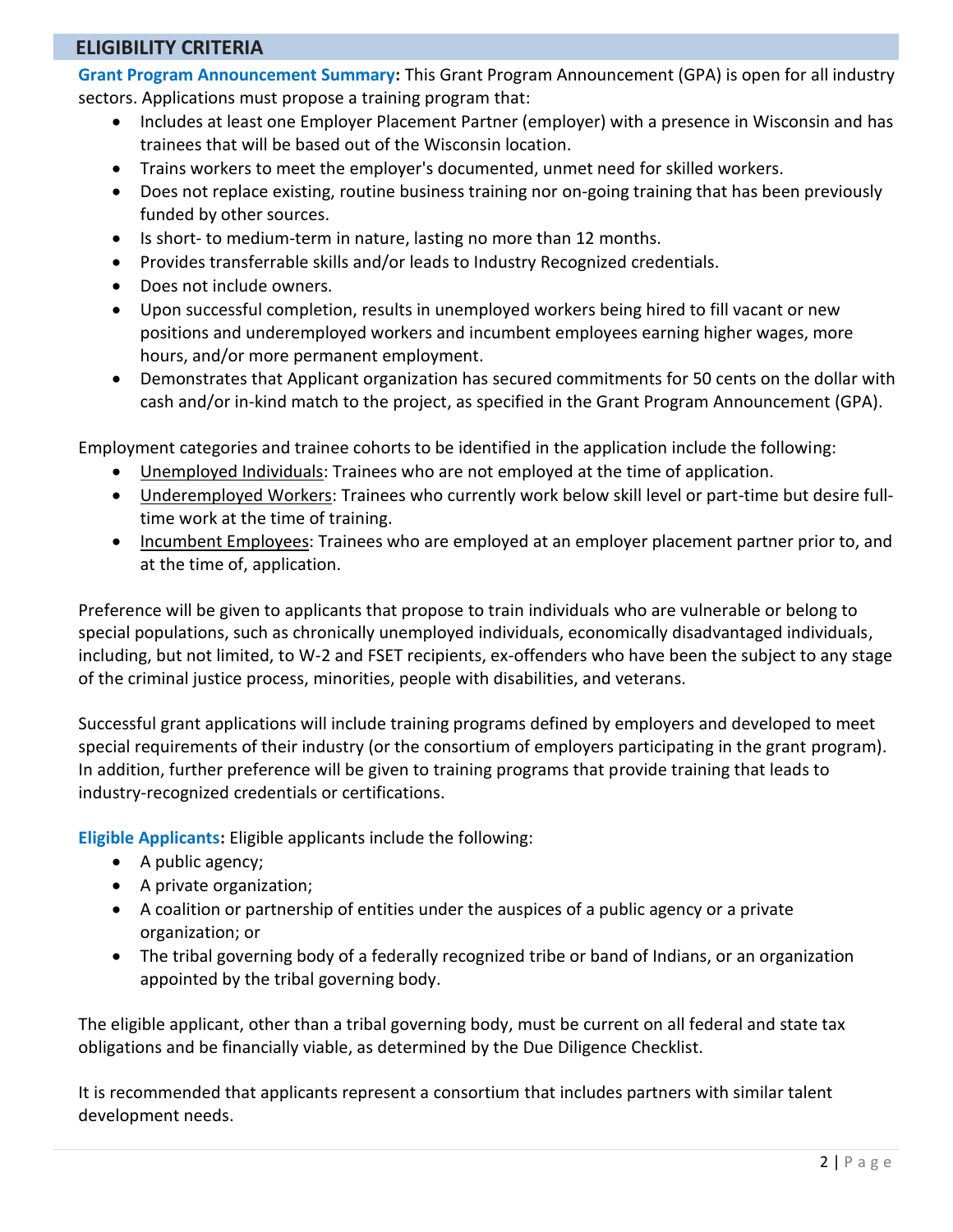The members of this consortium may include any of the following:

- An industry sector partner;
- A non-profit;
- A public training provider;
- A private training provider;
- A Wisconsin Workforce Development Board; and/or
- A Wisconsin Technical College.

# **AVAILABILITY OF FUNDING**

Under this WFF GPA, approximately \$4 million is being made available to provide industry sector worker training grant awards that target unemployed, underemployed and incumbent workers that will qualify them for full-time employment, higher-level employment, wage increases, and/or industry recognized credentials. All funding decisions shall be contingent upon availability of funds under [Wis. Stat. §](https://docs.legis.wisconsin.gov/document/statutes/20.445(1)(b)) 20.445 (1) [\(b\).](https://docs.legis.wisconsin.gov/document/statutes/20.445(1)(b)) Any changes in the amount of funds available that were unforeseen at the time of the Department's release of this GPA shall be accommodated by the Department, as appropriate, by means of reduction, elimination, or increase in existing awards, by awarding of funds to applicants previously denied due to insufficient funds, or by release of a new GPA.

**Grant Amount**: Grant awards will range from **\$5,000 to \$400,000** per Grantee.

**Duration of Training Courses:** Grants support short- to medium-term training, with each course or module lasting no longer than 12 months.

**Training Project Period:** All training activities under the grant must be conducted during the Training Project Period. These activities include curriculum development, training, pre- and post-training activities, wage increases, and meeting match requirements. The Training Project Period can be up to two years, but the actual training should be completed at least 90 days prior to the grant contract end date to ensure that final reports are submitted within the grant period. The Training Project Period begins no earlier than the date the grant contract is fully executed by all parties.

# **PROPOSAL TIMELINES**

All requests for funding must be submitted as a formal application and must be submitted online. The proposed schedule of events subject to this GPA is outlined below:

| <b>Public Notice</b>                                                                                                                                                                                                         | February 14, 2020 |
|------------------------------------------------------------------------------------------------------------------------------------------------------------------------------------------------------------------------------|-------------------|
| GPA Questions Due - Submit questions to DOProcurement@dwd.wi.gov by<br>4 PM CST                                                                                                                                              | February 18, 2020 |
| <b>GPA Posting of Questions and Answers - Posted on</b><br>http://wisconsinfastforward.com/wff standard.htm                                                                                                                  | February 24, 2020 |
| <b>Deadline for Receipt of Applications - Submit applications and supporting</b><br>documentation using the online WFF application portal (log in at<br>https://webapps.dwd.state.wi.us/WFFGrantApplication) by 11:59 PM CST | March 31, 2020    |
| <b>Notification of Grantee Selection</b>                                                                                                                                                                                     | April 23, 2020    |
| <b>Contract and Effective Date of Award</b>                                                                                                                                                                                  | April 30, 2020    |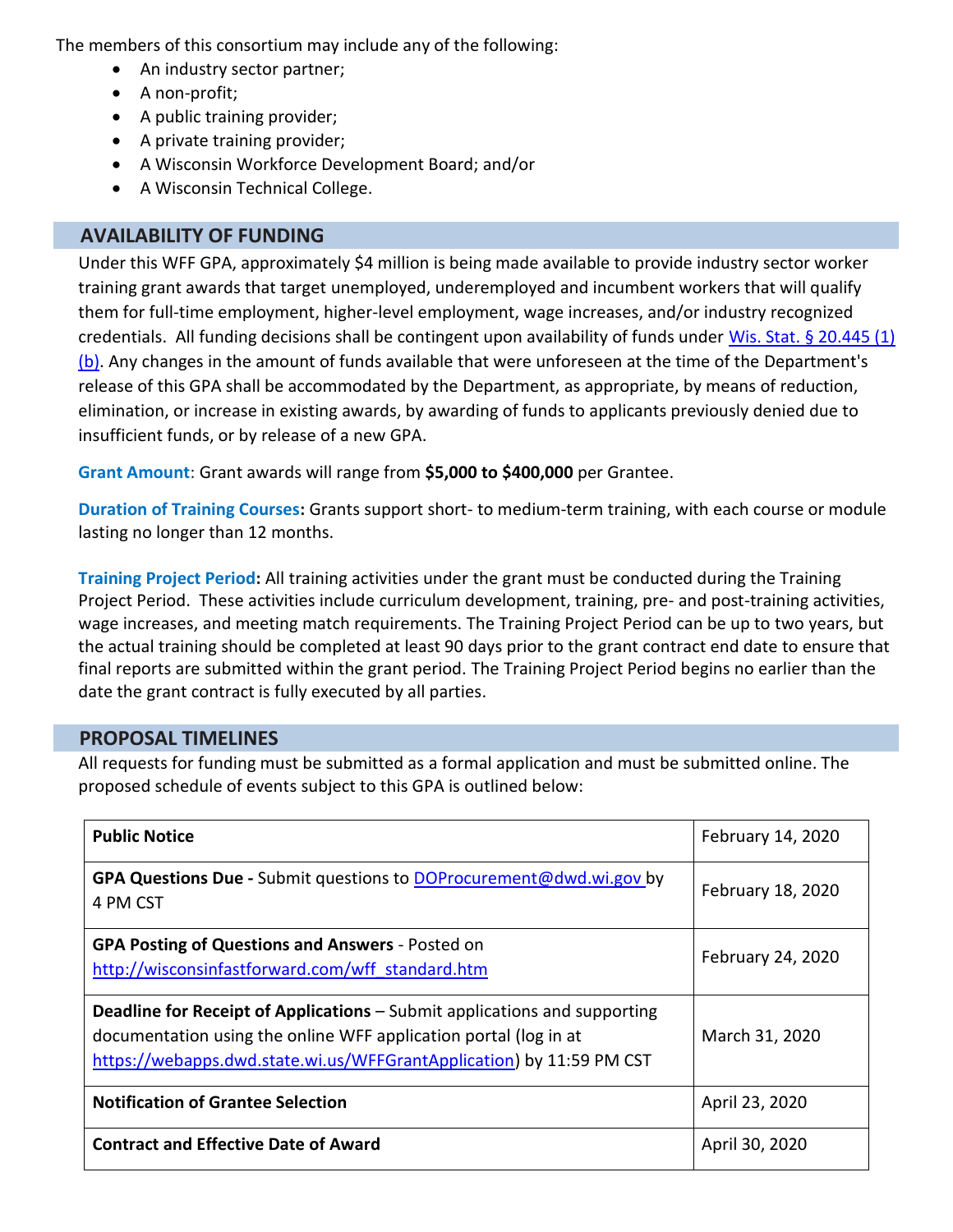# **PROCESS FOR PROPOSAL SUBMISSION**

**GPA and Proposal Process Questions & Answers:** Any questions or clarifications related to this Grant Program Announcement must be submitted in writing via email to [DOProcurement@dwd.wi.gov](mailto:DOProcurement@dwd.wi.gov) by 4 PM CST on February 18, 2020.

Responses will be posted at [http://www.wisconsinfastforward.com/wff\\_standard.htm](http://www.wisconsinfastforward.com/wff_standard.htm) on February 24, 2020.

In the event that it becomes necessary to provide additional clarifying data or information, it will be posted at [http://www.wisconsinfastforward.com/wff\\_standard.htm.](http://www.wisconsinfastforward.com/wff_standard.htm)

For answers to technical questions (such as accessing forms or documents, submitting your proposal, etc.), please email your inquiry to [WisconsinFastForward@dwd.wisconsin.gov](mailto:WisconsinFastForward@dwd.wisconsin.gov) We will respond to your inquiry promptly.

Attempts by applicants to contact any other party may result in the rejection of their application(s).

**Proposal Format**: All organizations interested in applying must adhere to the following conditions:

- Proposals and supporting documents must be submitted using the online WFF application portal (log in at [https://webapps.dwd.state.wi.us/WFFGrantApplication\)](https://webapps.dwd.state.wi.us/WFFGrantApplication).
- Proposals must be received by the deadline posted in the GPA in order to be eligible for consideration. No exceptions will be made in the event of technical issues or delays.
- Proposals must be submitted using the format outlined in the GPA guidelines and instructions.

**Required proposal attachments and the requested submission format are listed below**:

- 1. Project Overview
- 2. Project Narrative
- 3. Letters of Commitment
- 4. Letters of Support
- 5. Proprietary Information Form (if applicable)

## **PROPOSAL REVIEW AND SELECTION**

**Due Diligence:** All applicants are required to go through a due diligence process. The initial phase will require you to respond to the Due Diligence Checklist found in the appendix. If any of the following criteria is applicable to the Applicant, that Applicant may be automatically disqualified and will not be scored:

- Within the last 24 months, the Applicant has been required to provide a Worker Adjustment and Retraining Notification (WARN) notice under 29 U.S.C. § 2101 et seq., or a notice under
- Wisconsin's Business Closing and Mass Layoff Law, Wis. Stat. § 109.07 (listed on the Layoff Notices found here:<https://dwd.wisconsin.gov/dislocatedworker/warn/>
- The Applicant has been found to have violated the Unemployment Compensation laws, Wis. Stat. Ch. 108, within the last 24 months.
- The Applicant has been found to have violated the Worker's Compensation Act, Wis. Stat. Ch. 102, within the last 24 months.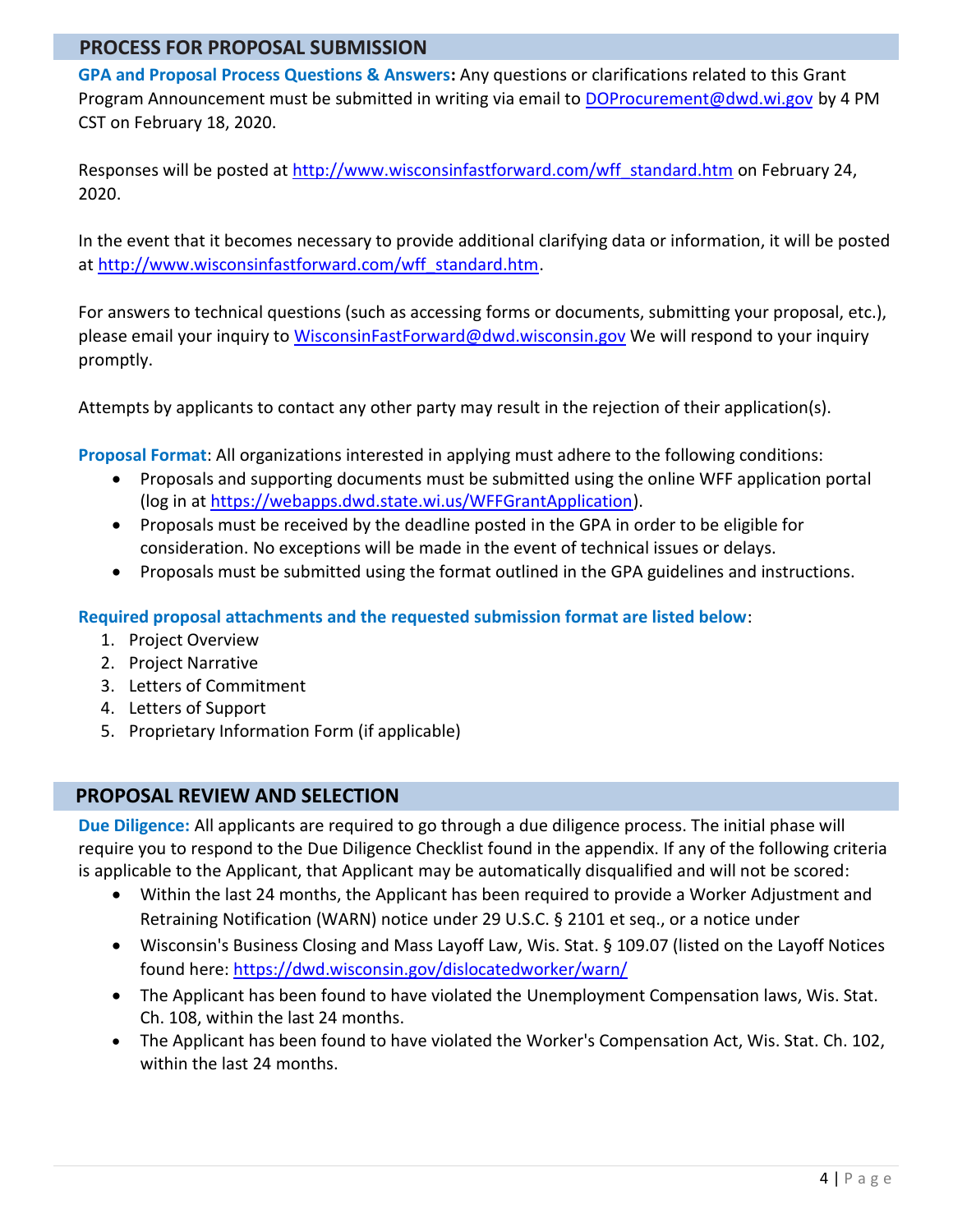- If the Applicant is a Wisconsin corporation, the Applicant has failed to register as a corporation or is not in good standing with Wisconsin DFI.
- Within the last 24 months, the Applicant has been found to have violated the Wisconsin Fair Employment Act, Wis. Stat. § 111.31 et. seq., or employment regulations under Wis. Stat. Ch. 103.
- The Applicant is listed as ineligible on the Department of Administration's Office of Contract Compliance Vendor Directory, found here:<https://vendornet.wi.gov/Procurement.aspx>
- The Applicant is listed as a delinquent taxpayer with the Wisconsin Department of Revenue found here:<https://www.revenue.wi.gov/Pages/Delqlist/DelqSearch.aspx>

Organizations are strongly encouraged to verify that there are no unresolved issues in these areas prior to submitting the application or should provide a detailed explanation with the application.

If the Applicant intends to subcontract some or all the training under the grant, the Applicant is responsible to complete the due diligence form for each of its proposed subcontractors. Each subcontractor must also meet the requirements of the due diligence form or are disqualified from receiving grant funds.

Applications that meet the eligibility and due diligence requirements will then proceed to the review phase, where the application will be scored by an evaluation committee.

A complete response to each question is crucial to ensure full points are awarded.

**Risk Assessment:** If applicants are deemed eligible after the review of the Due Diligence Checklist in the application, the primary contact will be emailed the WFF Pre-Award Risk Assessment form to complete. It will be imperative the form is returned within the requested timeframe, as failure to submit the risk assessment may disqualify the Applicant from continuing in the process. Any areas of concern from the risk assessment may be addressed through conditions in the grant contract.

Eligible applications that attain an Application Final Score of 50 points or more will be eligible for funding. Eligible applications that fail to attain a total score of 50 points will be notified via letter and/or email.

If an application achieves a score that would be awarded, but the costs are not reasonable or the skills are not transferable, WFF program reserves the right to reject the application.

WFF program may award a grant contract for any or all parts of an application and may negotiate contract terms and conditions to meet the program requirements with the GPA.

It is important to note that:

- Ineligible applicants will be disqualified before completing a review;
- Incomplete applications will be disqualified;
- All applicants that are determined not to be responsive or responsible will be disqualified after completing a review; and
- Applications that fail to meet requirements will be disqualified.

# **FINANCIAL INFORMATION/MATCH REQUIREMENTS**

Cash or in-kind match equal to 50% of the amount of the grant award is required. Letters of Commitment from the employers, partners, and/or Applicant documenting match are required in the application. All grant and match expenditures must be incurred during the Training Project period except for administrative costs. Administrative costs must be incurred during the Grant period. Administrative costs are capped at a maximum of 5% of the total project costs.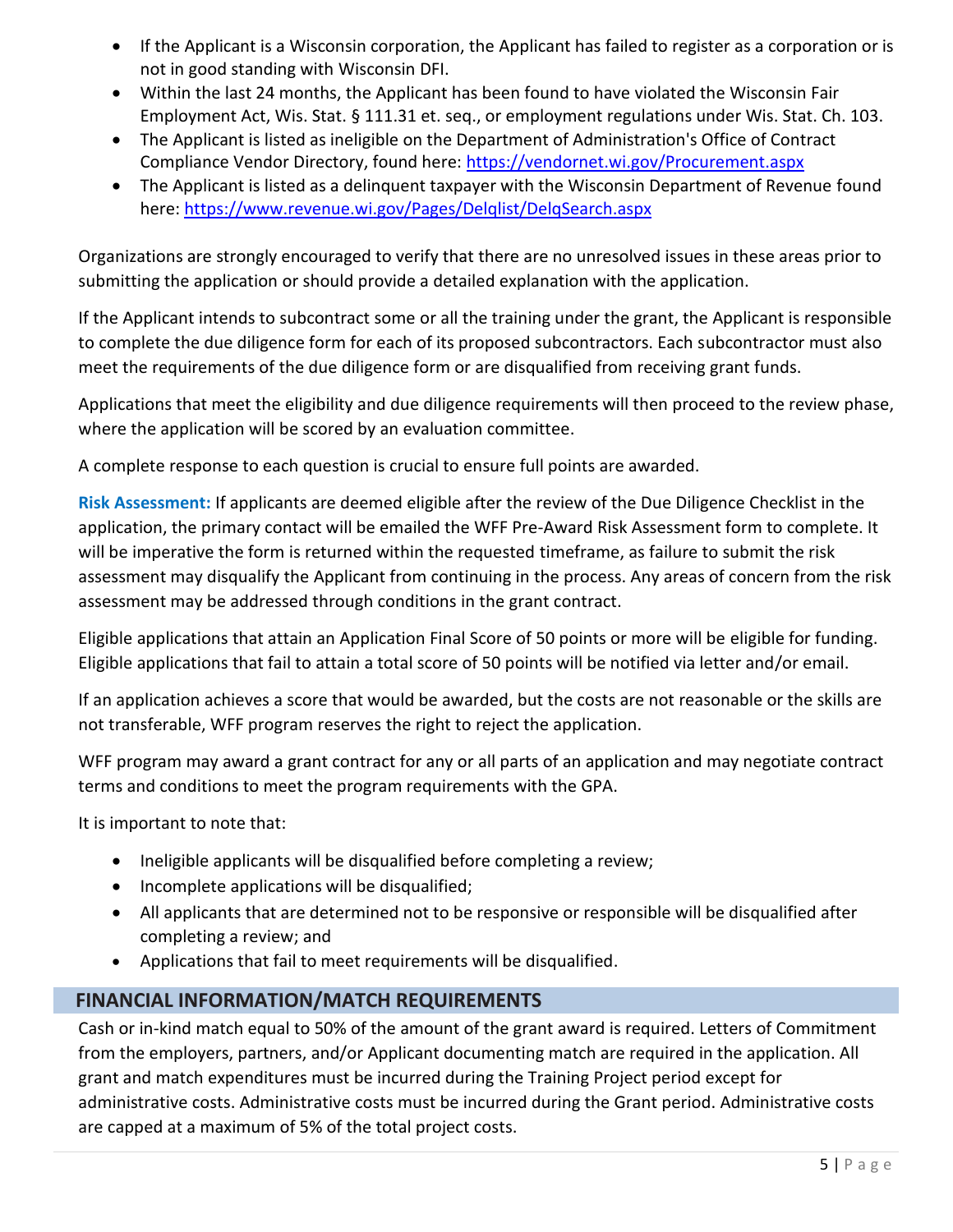Cash and in-kind match for instructional materials may not exceed 20% of the total match. All eligible grant expenditures will be reimbursed when grant and match expenses are:

• Documented by the Grantee in accordance with the guidelines available at [http://wisconsinfastforward.com/pdf/guidance\\_to\\_file%20\\_reimbursement\\_request.pdf;](http://wisconsinfastforward.com/pdf/guidance_to_file%20_reimbursement_request.pdf) and approved by the WFF program.

**Retainage:** Pursuant to Wis. Admin Code § DWD 801.06(5), the Department shall retain a percentage of the grant funds to be paid upon completion of the grant activities. For this grant, the Department will withhold 2% of the total amount awarded, which will only be disbursed to Grantee upon completion of the deliverables set in the grant contract. If the deliverables in the grant contract are not met by Grantee, the 2% will be forfeited.

**Eligible Expenses:** Consistent with Wis. Admin. Code § DWD 801.09(1), Wisconsin Fast Forward funds shall be used for training-related expenses, which may include curriculum development, instructor salaries, consultant/contractual expenses, and training materials and supplies. If WFF funds are utilized for curriculum development expenses, the curriculum becomes property of DWD and may be distributed to the public. WFF funds may be used for tuition if the training is part of a larger training program and when it is more economical than other options such as on-site training.

**Ineligible Expenses:** Consistent with Wis. Admin. Code § DWD 801.09(2), Wisconsin Fast Forward funds may not be used for the purchase of real estate or other capital assets/equipment, facility construction or remodeling, traditional public or private Kindergarten–12th grade education, trainee wages, stipends, or fringe benefits.

**Supplement not Supplant:** All funding identified as "match" or "in-kind" must be new funds and cannot replace existing federal, state, or local government funding. Substituting existing funds with state grant funds will result in additional fiscal monitoring and may result in an audit. Violations of permissible expenses may result in suspension of current or future funds under this program, repayment of monies awarded under this grant, and possible civil and/or criminal penalties.

# **REPORTING REQUIREMENTS**

**Grant Reporting Requirement:** Grantees will be required to submit regular project updates with reimbursement requests, documentation of match contributions, progress reports, pre- and post-training reports, and a final project report.

Grantees must provide the following quarterly reports, per Wis. Admin. Code § DWD 801.11:

- The grantee shall submit quarterly Bureau of Labor Statistics multiple worksite survey forms.
- The grantee shall report:
	- o The O\*NET occupational code for each trainee.
	- $\circ$  The actual employer worksite location of each trainee after the completion of the training.
	- $\circ$  The number of trainees initially enrolled in the program, identified by social security number and status at the time of enrollment as an unemployed worker, an underemployed worker, a student, or an incumbent employee.
	- $\circ$  For each enrollee who is employed at the time of enrollment, whether the enrollee is an employee of one of the grant partners and the hourly wage of the enrollee.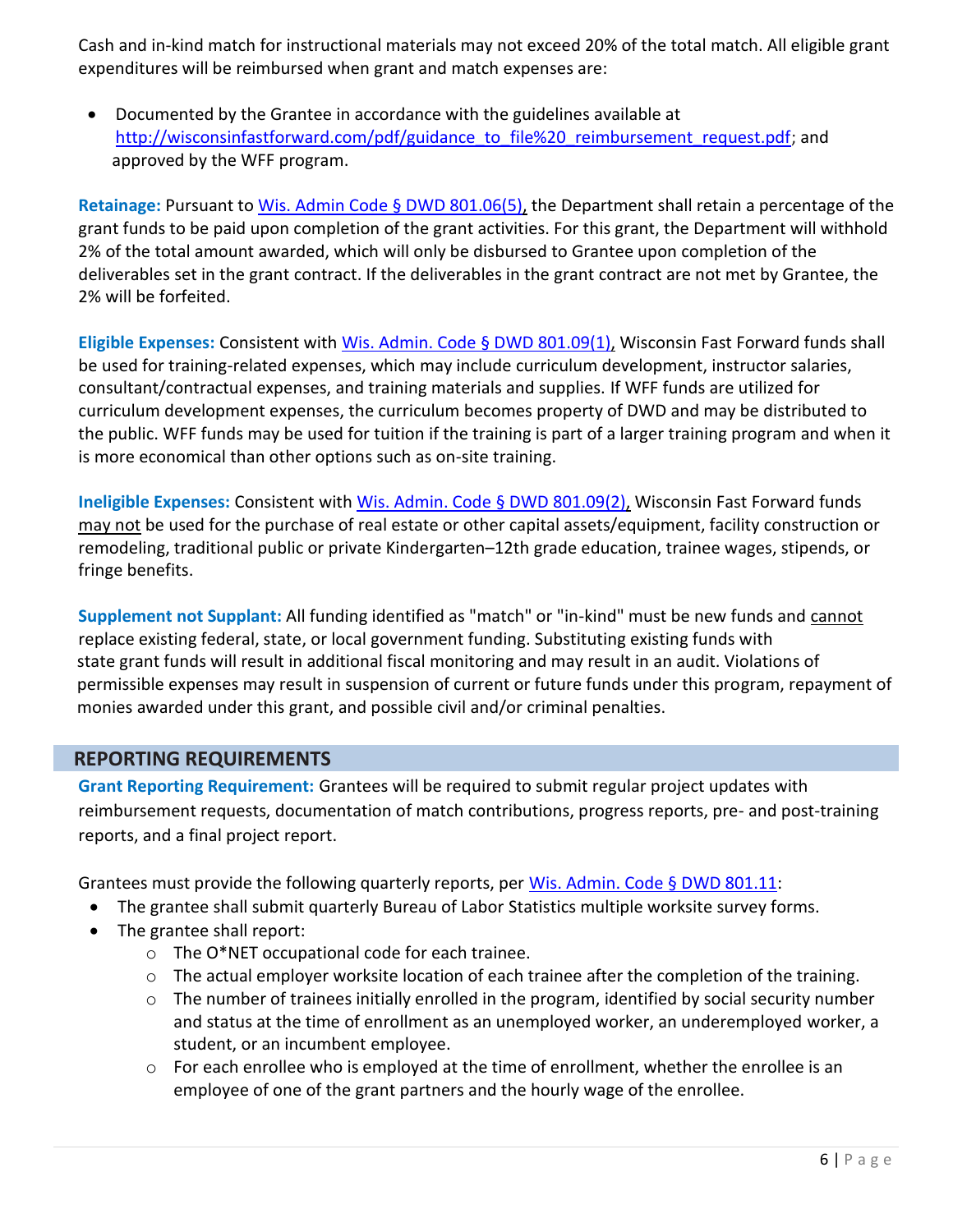- $\circ$  For each enrollee who is unemployed at the time of enrollment, whether the enrollee has obtained employment during the training, or within a specified time period after the completion of the training, whether the employment obtained is with one of the grant partners, and the hourly wages of the newly employer worker.
- o The number of trainees, identified by social security number, who successfully complete the training, and the status of the trainees at the completion of the program as unemployed, underemployed, student or incumbent employee.
- o For each enrollee who was underemployed at the time of enrollment, whether the enrollee has obtained new employment, whether any new employment is with a grant partner, and whether the new employment has provided an increased wage or increased hours of work.
- o Other information requested by the Department to allow the Department to report on:
	- The number of unemployed and underemployed workers and incumbent employees who participate in training programs under this grant;
	- The number of unemployed workers who obtain gainful employment, underemployed workers who obtain new employment, and incumbent employees who received increased compensation after participating in such a training program; and
	- The wages earned by those workers and employees both before and after participating in such a training program.

Additionally, applicants and their partners may be subject to program and fiscal audits by the Department of Workforce Development as defined in the grant contract. The training project should produce quantifiable outcomes and impacts for the employer, training participants, and the State of Wisconsin. The Applicant should address projected outcomes for the proposed training program, such as: incumbent employees retaining employment, earning higher wages, increasing skills attainment, and/or receiving industry-recognized credentials.

# **GRANT EVALUATION GUIDELINES**

Wisconsin Fast Forward is a competitive grant program. All applications will be reviewed by an evaluation committee and rated on a 100-point scale, based upon the following point values:

- **Project Overview**
- **Project Need** (10 points) Points are given for clearly identifying the needs of the employer(s), the workforce challenge/issue, and data that supports the described business need.
- **Economic Impact** (10 points) Points are given for clearly describing the economic impact to employers and the communities within the region via job creation, expansion of industries, and greater consumer spending power.
- **Equity and Economic Opportunity Enhancements** (20 points) Points are given for recruitment and training of economically disadvantaged individuals, increased wages as a result of training, and meaningful/stackable credentials or certifications.
- **Capacity Building** (20 points) Points are given for collaboration between educational institutions, employers, and training partners in the development of new curriculum, certificates, or credit programs.
- **Training Objectives and Outcomes** (20 points) Points are given for a detailed plan that describes relationship of partners and placement and/or wage increase strategies for targeted populations.
- **Training Program, Design, Cost & Implementation** (20 points) Points are given for clearly describing the structure of the training program, a concise project plan, a well-defined plan for recruitment and selection of trainees, and cost per trainee and budget that is proportional to the planned training deliverables and outcomes.
- **Up to 5 bonus points will be awarded**  if post-trainee wages fall within the wages outlined for each county where employment placement will occur (See Appendix A).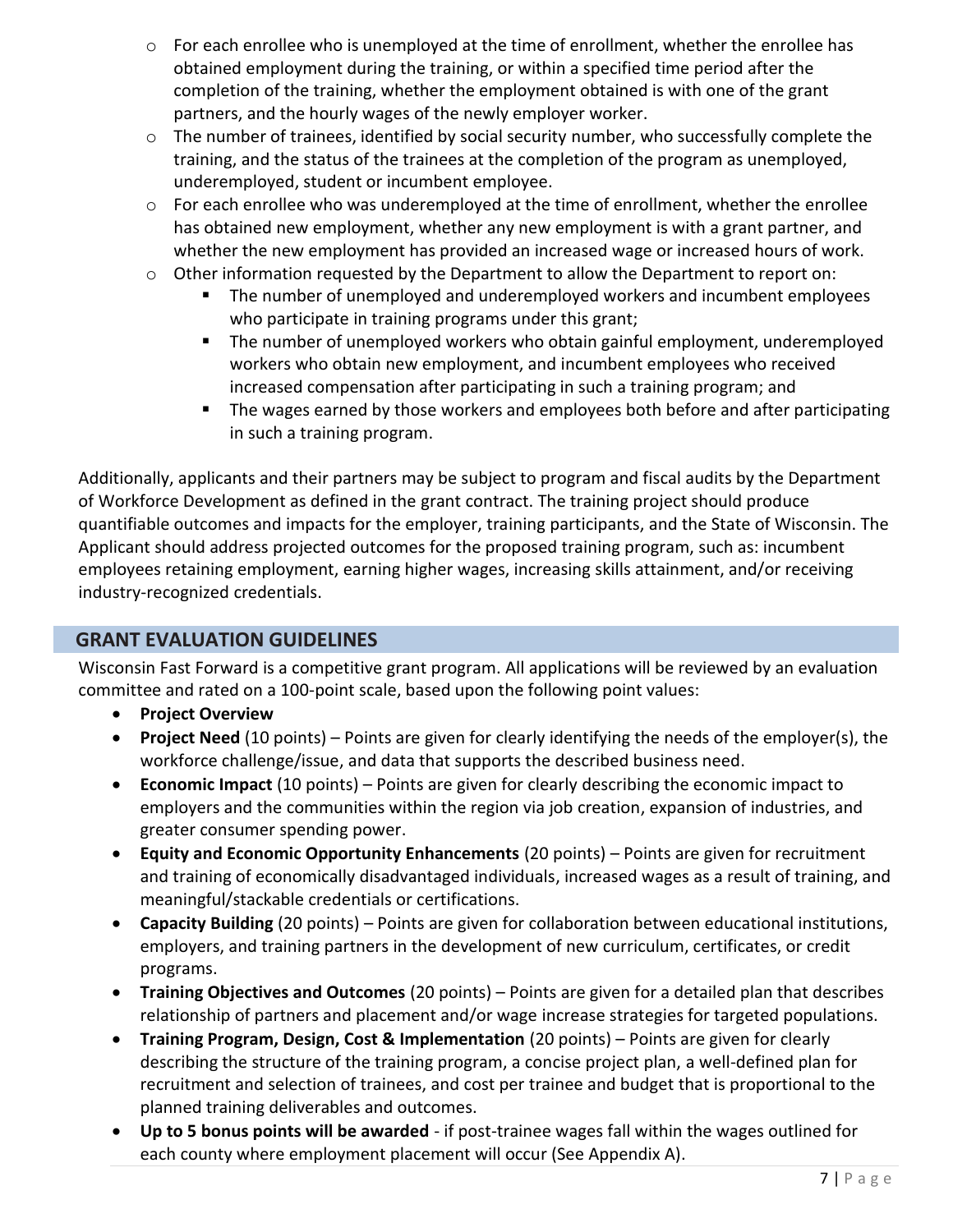The following are additional factors that the applicant should take into consideration when responding to the sections:

- **Skill Shortage**
	- o Assessment of need
	- o Availability of other training in area
- **Practicality/Potential for Employment**
	- o Level of business commitment to program
	- o Appropriateness of program design to meet business needs
- **Opportunity to Trainee**
	- o Opportunities for under-represented populations
	- o Meaningful employment
	- o Durability of skills
	- o Wage level
	- o Number of trainees served
	- o Defined career/educational pathway
- **Cost per participant**
	- o Appropriate relationship to business need and trainee opportunity
	- o Comparative position to similar training
- **Accessibility for Under-represented/Displaced/Economically Disadvantaged Workers**
	- o Recruitment process
	- o Readiness level of skill training
	- o Availability of support/services coordination with community-based organization

# • **Adequacy of Fiscal and Program Management**

- o Agency capability to administer program
- o Agency capability to maintain fiscal responsibility

Organizations are strongly encouraged to review the scoring rubric located in Appendix when writing their application, as it is the guide that the reviewers use to score the grant applications.

**Deliverables:** The deliverables proposed in the Application will be incorporated as terms of the grant contract. The WFF program requires grantees to achieve a *minimum* of the following:

- Completion of Training 85%
- Received Industry Recognized Credential 75%
- Placement into Employment 65%
- Increased Wages 75%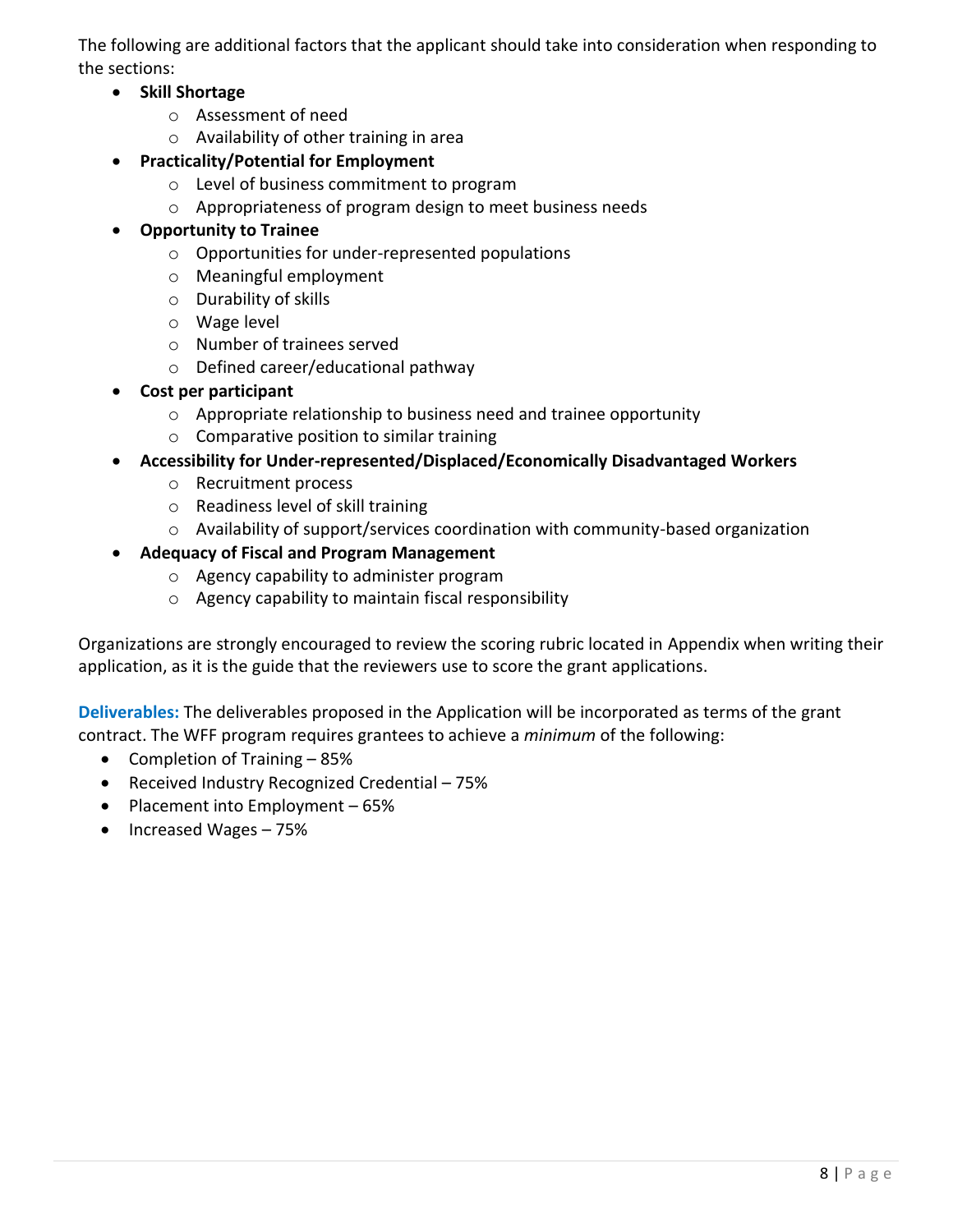# **GRANT APPLICATION INSTRUCTIONS**

Following are the instructions on completing the narrative portion of the proposal:

### **Section 1: Project Overview**

The project overview provides general information about your application, such as the contact information for the applicant and project partners, number of trainees, fiscal agent, due diligence checklist, budget summary, and budget detail.

## **Section 2: Project Needs Statement (10 points)**

Explain the business problems and proposed solutions that the project will address. Please include:

- The specific employer(s) involved in the project and its individual need(s), including illustrative data or examples;
- The occupations you plan to train for, the existing labor supply and demand picture in your area, the nature of the occupational shortage, and how you propose to address these factors through your training program;
- The occupational environment and duties of the trainee population and the proposed outcome of the training project for the trainees (e.g., they will have new skills, promotional opportunities, increased marketability, etc.); and
- How you determined that the proposed training is not being met through existing programs.

# **Section 3: Economic Impact (10 points)**

Describe the economic impact this project will have on the employer (s) involved, the communities where they are located, and the surrounding region. Please include as appropriate:

- Number of new jobs that will created with this project;
- Number of at-risk jobs that may be retained with this project;
- Any new businesses or expansion of existing businesses connected with this project;
- Whether the employer(s) is emerging, stable, expanding, or declining and how this training project will impact the employer(s); and
- The impact, including consumer spending power, related to the location (urban, rural, depressed, low/high unemployment).

## **Section 4: Equity and Economic Opportunity Enhancements (20 points)**

Describe how the project will provide for enhanced economic opportunity for the trainees. Please include:

- How you intend to identify, recruit, and screen the proposed trainees;
- A profile of the age, sex, race, previous employment, and/or educational status of your proposed training population;
- A plan to work with chronically unemployed individuals, economically disadvantaged individuals, including but not limited, to W-2 and FSET recipients, ex-offenders who have been the subject to any stage of the criminal justice process, minorities, people with disabilities, or veterans.
- Prevalence of job and advancement opportunities for the successful trainees;
- Level of benefits offered by employer;
- Whether the project will result in a certification or credential and/or how it is part of a career pathway for the trainee; and
- Whether the skills the trainee will gain are transferable.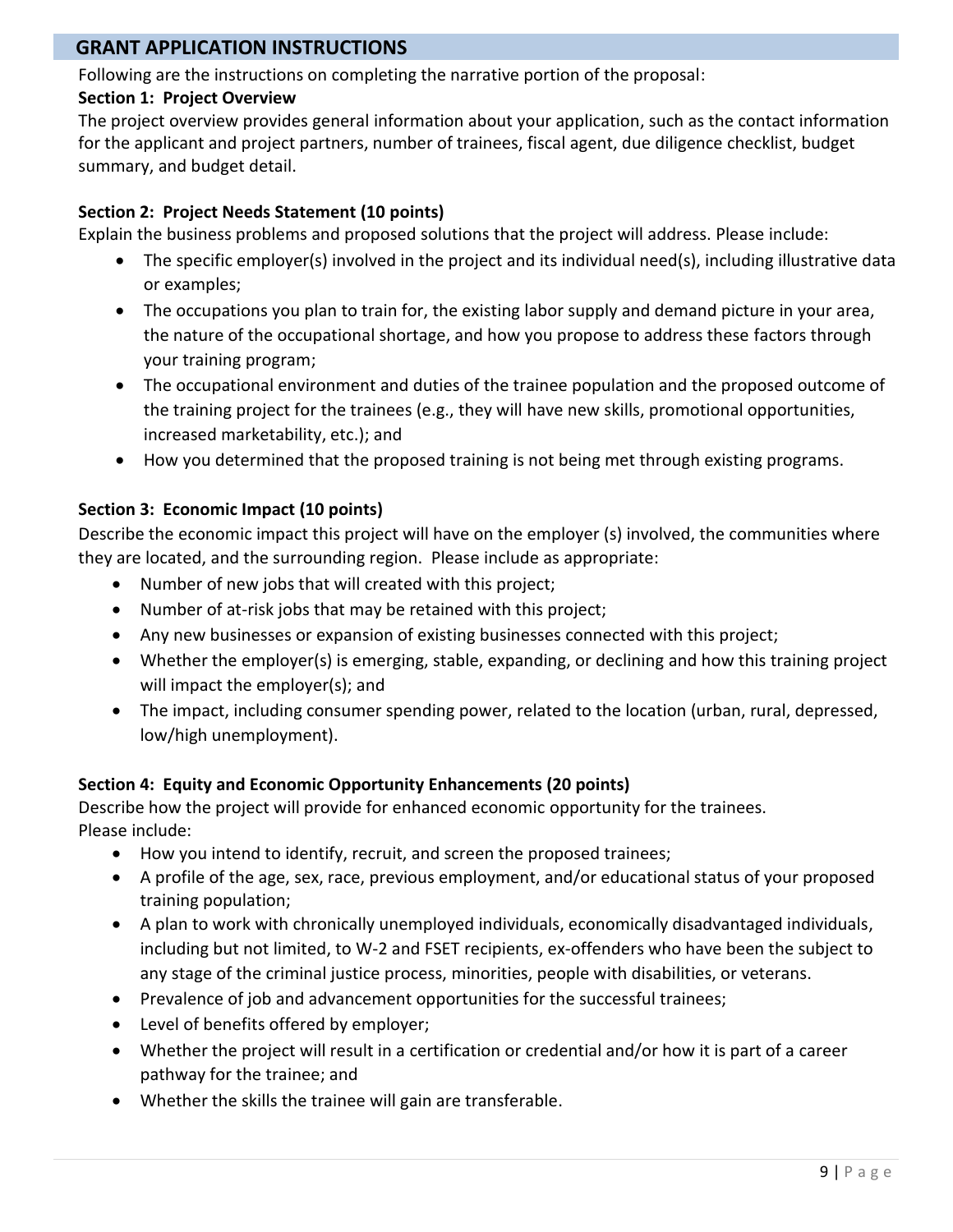# **Section 5: Capacity Building (20 points)**

Describe how the project will create capacity to continue to address your identified issue(s) after the grant project is finished. Please include:

- Description of new curriculum, certification, and/or credit programs that will result from this project;
- Any plans by the employer(s)/training partners to continue to use curriculum, equipment, or technology gained through the project after it is complete; and
- Any collaborations/partnerships resulting from the project that may improve future ability to address this training issue.

# **Section 6: Training Objectives and Outcomes (20 points)**

Describe the relationship of partners, placement, and/or wage increase strategies for targeted populations and job placements for unemployed/underemployed trainees. Please include:

- Break out of match by each partner/employer; and
- Wage after training for incumbent employees (see WFF Equity and Economic Wage Chart in Appendix)
- Up to 5 bonus points will be awarded if post trainee wages fall within the wages outlined for each county where employment placement will occur (See Appendix A)

# **Section 7: Training Program, Design, Cost & Implementation (20 points)**

Describe the structure of the training program and how it meets the stated needs and critical workforce issue(s) of the employer(s). Please include or indicate:

- If this project is new or customized to the employer(s);
- If it replaces other readily available, accessible, or existing training;
- The milestones to achieve the goals within the requested time frame;
- The plan for monitoring the project and trainee outcomes;
- Plan for pre- and post-assessments of trainees and type of assessment that will be used;
- How cost per trainee is proportional to the planned training; and
- How budget items are necessary to the project.

# **LETTERS OF COMMITMENT**

**Employer Letters of Commitment to Hire:** Letters of Commitment to hire trainees from the proposed training program will be required from the participating Employer Placement Partners. The positions of the trainees must be related to the training funded under this grant. The letter should clearly indicate the number, positions, and starting wages of successful trainees to be hired or retained. The employer's letter should also include commitment to any match funding and/or participation in the planning and implementation of the training program. The letter must also commit to sharing trainee placement data with the grantee and OSD. Letters of Commitment must be on company letterhead and must be signed.

**Partner Letters of Commitment or Support:** Training and Other Partner Letters of Commitment should include an attestation regarding match resources that are available to contribute to the project. In addition, partners who are not willing to commit to job placements, wage increases, or match funding, but support the proposed training model, may submit a Letter of Support for the project.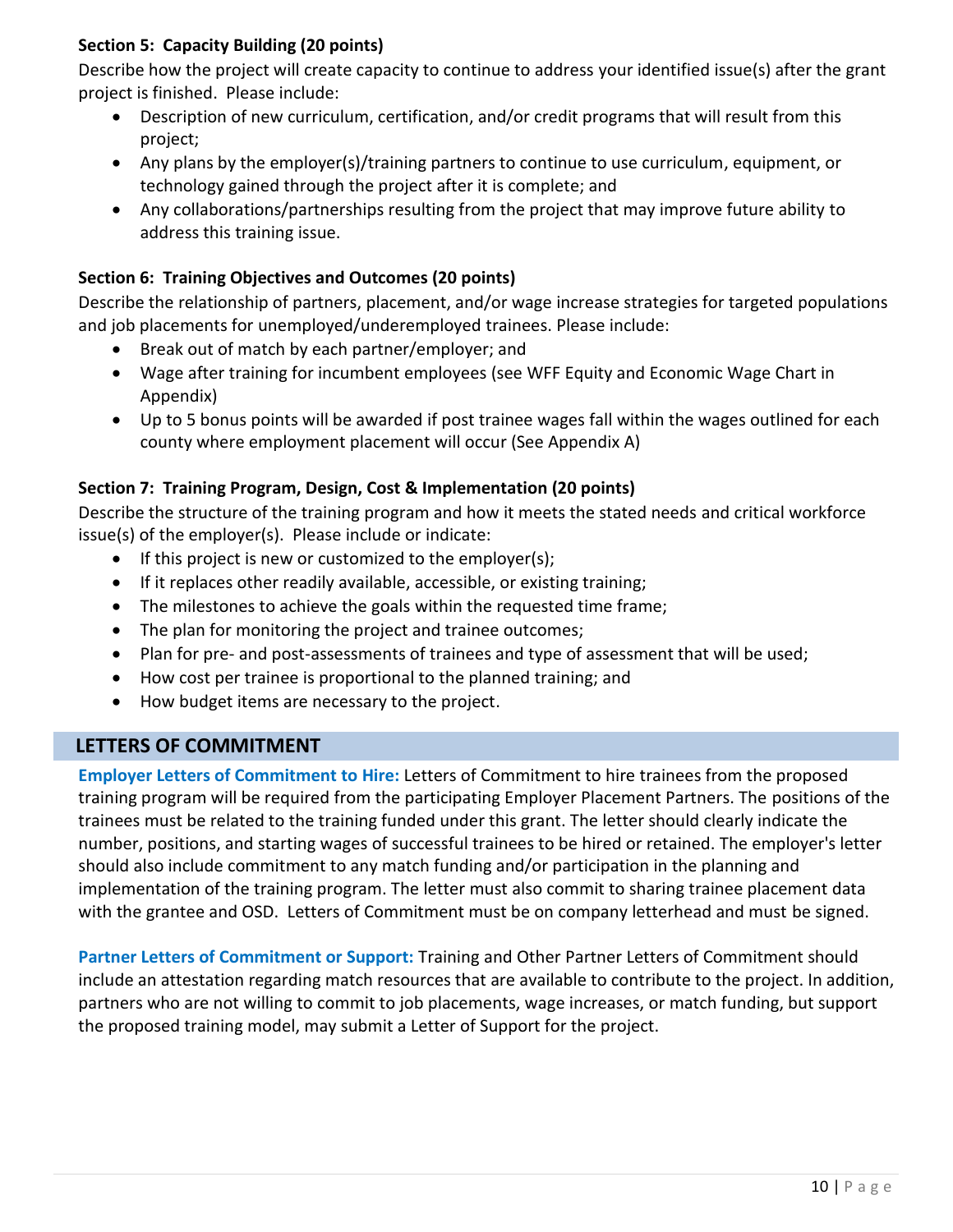### **AWARD ADMINISTRATION AND INFORMATION**

All applicants will receive a letter or email informing them of the decision on their application.

Applicants who receive an award must be prepared to enter into a contract and begin training no later than three months from the date of the award letter.

WFF program reserves the right to rescind the award of any Applicant that is unable or unwilling to promptly engage in the contracting process or to begin conducting its training(s) in accordance with the terms of the grant contract.

### **PAYMENT**

Once a contract has been developed and formally executed, funds will be released on a cost reimbursement basis. A Contractor must first pay for incurred expenses and then submit a reimbursement request through DWD's expenditure reporting system (COMET). Reimbursement requests and supporting documentation must be submitted to the WFF program electronically at <https://webapps.dwd.state.wi.us/COMET> For cost reimbursement to be approved, certain records must be kept, and specific documents submitted. Contractors must provide documentation that the service was provided.

Please be advised that trainings may not begin until after the grant contract is executed. The start date for contracts resulting from this solicitation may be no earlier than the contract execution date. Any training that begins or is paid for prior to the contract start date will fall outside the contract period and be ineligible for reimbursement. Further, all activities funded by the contract must end on or before the end date of the contract and any activities that occur after the end date of the contract will not be eligible for reimbursement.

### **GENERAL REQUIREMENTS**

All applications and accompanying documentation will become the property of the WFF program and will not be returned. The content of each Applicant's application will be held in strict confidence to the extent allowable by law, during the evaluation process, and no details of the application will be discussed outside of the evaluation processes.

The successful Applicant's application and portions of the GPA deemed applicable by WFF program will be made part of the grant contract. Therefore, an official authorized to commit the company to a contract must sign the proposal cover sheet.

Any materials submitted to the Department of Workforce Development may be public records subject to release upon request under the Public Records Law, Wis. Stat. §§ 19.31-39

## **RESERVATION CLAUSES**

#### **The WFF Program reserves the right to:**

- Make no award;
- Postpone or cancel this GPA upon notification to all applicants;
- Amend the GPA after its release with appropriate notice to all applicants;
- Request applicants to present supplemental information clarifying their application in writing for transparency. Applicants failing to respond to these requests during the time allotted may be eliminated from funding consideration;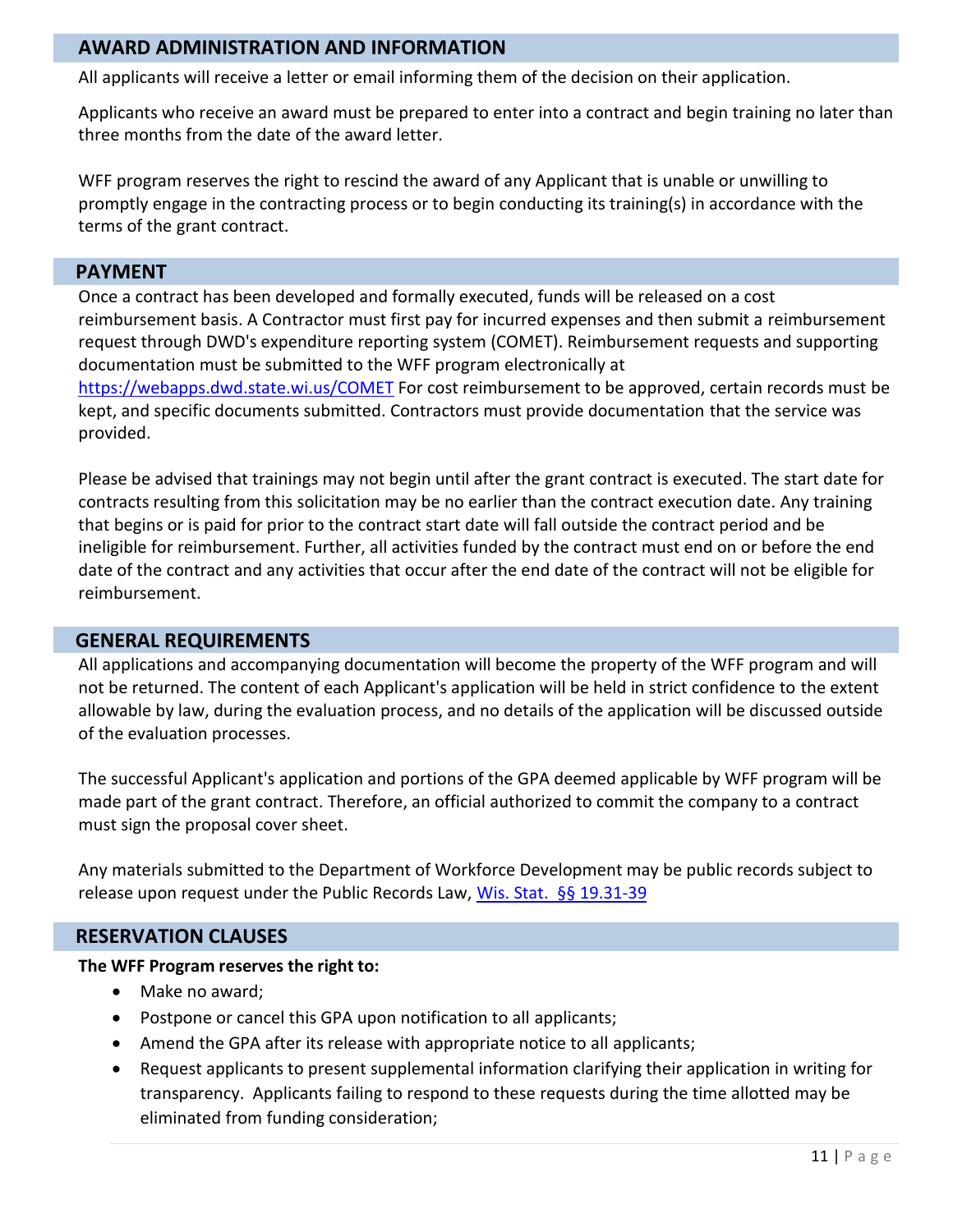- Give applicants the opportunity to resolve minor or clerical errors; and
- Negotiate with select applicant (s)prior to contract award.

# **DEFINITIONS**

**Administrative costs** - means costs associated with implementing grant objectives and activities, such as the provision of office space, telephone service and employees.

**Applicant** - means a public or private organization that applies for a grant from the department for the development or implementation of a workforce training program.

**Capital equipment** - means equipment having a value greater than \$5000 and a useful life of more than one year.

**Credential** - An attestation of qualifications or competence issued to an individual by a third party (such as an educational institution or an industry or occupational certifying organization) with the relevant authority or assumed competence to issue such a credential. It does not refer to a certificate of completion for a course. An example of credential includes:

• Recognized postsecondary credentials which include Associate's and bachelor's degrees; occupational licensures; occupational certificates, including Registered Apprenticeship and Career Technical Education educational certificates; occupational certificates; and other recognized certificates of industry/occupational skills completion enough to qualify for entry-level or advancement in employment.

**Department** - means the Department of Workforce Development.

**Evaluation committee** - means a committee of department members, and other persons invited by the department, that reviews and evaluates applications.

**Governmental body** - means a state or local agency, department, committee, council or public body created by constitution, statute, ordinance or rule.

**Grant** - means an agreement between the department and the grantee whereby the department provides funds from the Wisconsin Fast Forward appropriation for the purposes of a job training project.

**Grant Period** – The date on the Grant contract is completely executed by the parties through a date certain set by the grant contract no later than two years from the date the agreement is entered.

**Grant Program Announcement** or "GPA" - means a document that describes a grant program, invites applications for the grant, specifies who may apply, and establishes application procedures, criteria for awarding grants, and conditions and restrictions that accompany grants.

**Grantee** – means a public or private organization or agency receiving a grant either directly or indirectly from the department.

**In-kind contributions** - means the value of noncash contributions provided by the grantee or third parties which directly benefit and are specifically identifiable to the program.

**Incumbent employee** - means an employee or worker who is currently employed by a qualified employer.

**Industry Recognized Credential** - A recognized postsecondary credential is defined as a credential consisting of an industry-recognized certificate or certification, a certificate of completion of an apprenticeship, a license recognized by the State involved or Federal government, or an associate or baccalaureate degree, as well as graduate degrees for purposes of the VR program.

A recognized postsecondary credential is awarded in recognition of an individual's attainment of measurable technical or industry/occupational skills necessary to obtain employment or advance within an industry/occupation. These technical or industry/occupational skills generally are based on standards developed or endorsed by employers or industry associations. Neither certificates awarded by workforce development boards nor work readiness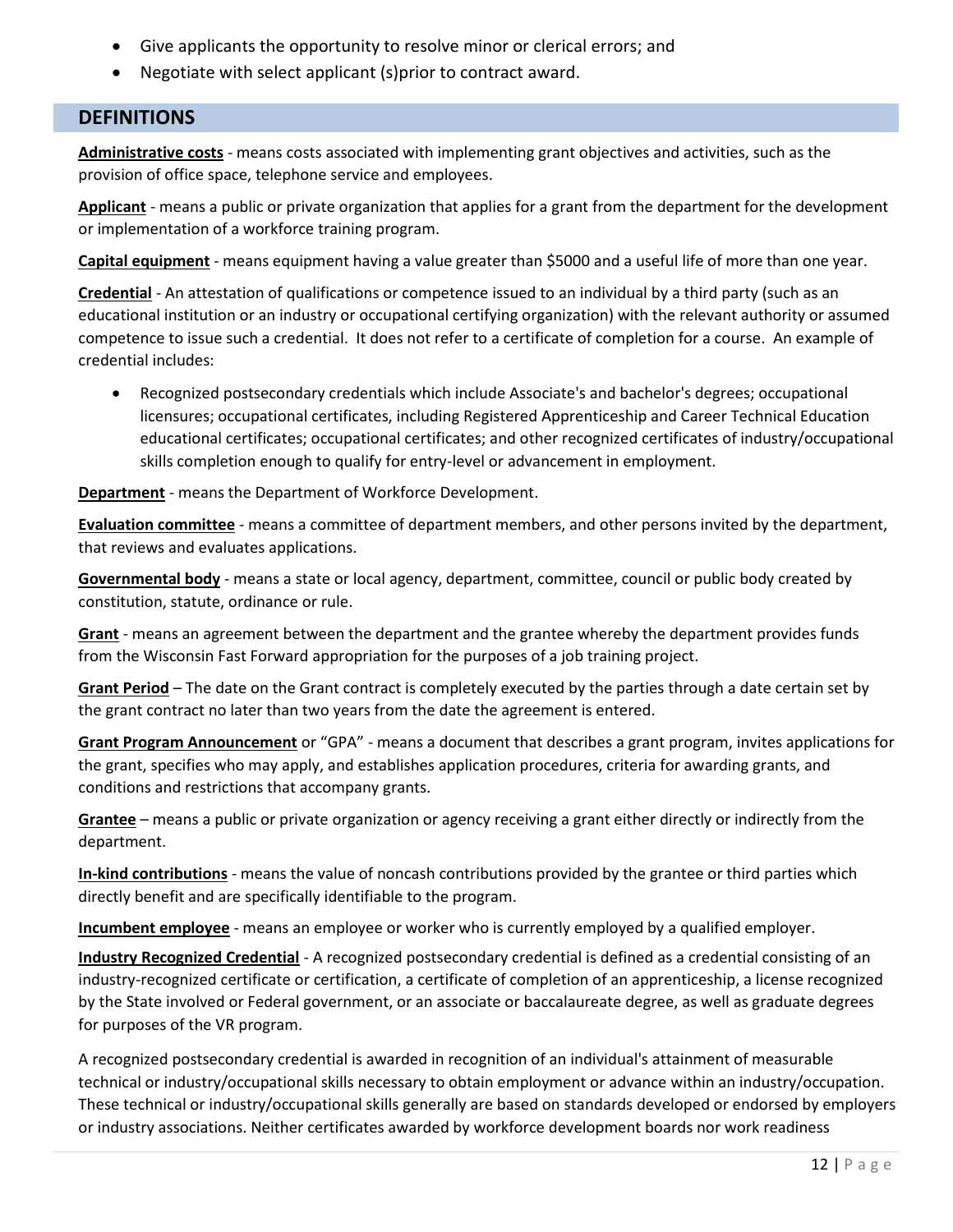certificates are included in this definition because they do not document the measurable technical or occupational skills necessary to gain employment or advance within an occupation.

**Instructional materials, software and equipment** - means instructional materials, software and equipment to be directly used or consumed by the trainees during instructional activities (May also be referred to as "Educational materials").

**Minorities** – means a person whose race, or ethnic group is either:

- a. American Indian or Alaskan Native persons with origins in any of the original people of North America, and who maintained cultural identification through tribal affiliation or community recognition;
- b. Asian or Pacific Islander person having origins in the Far East, Southeast Asia, the Indian subcontinent of the Pacific Islands;
- c. Black person not Hispanic culture having origins in any of the Black racial groups of Africa; or
- d. Hispanic individuals of Mexican, Puerto Rican, Caribbean, Central or South American or other Spanish culture origin, regardless of race.

**O\*NET** – The nation's primary source of occupational information, made up of a database with information on hundreds of standardized and occupation-specific descriptors, and O\*NET Online, an interactive application for exploring and searching occupations.

**Note: More information about O\*Net can be found at the U.S. Department of Labor websites <http://www.onetonline.org/> and [http://www.onetcenter.org/.](http://www.onetcenter.org/)** 

**Private organization** - means a private for-profit or non-profit business or service provider.

**Public agency** - means any governmental body, including but not limited to a county, city, village, town, school district, technical college district or district board, and an agency of the state government or a formally constituted subunit of any of these entities.

**Supplant** - means the substitution of existing training funds with grant funds simply because training funds are awarded under this program.

**Training Provider** – An entity that provides a training program with one or more courses or classes, or a structured regimen that leads to a recognized post-secondary credential, secondary school diploma or its equivalent, employment, or measurable skill gains toward such a credential or employment.

**Underemployed worker** - means an employee or worker who is currently employed but not in a capacity that reflects the skills and experience of the employee or worker and is reflected in less than desirable terms of compensation, hours or responsibility.

**Unemployed worker** - means an individual who is currently out of work and is available for work, excluding an individual who is not working but anticipates being called back to his or her regular employment.

**Veterans** - means trainees who have been discharged or released from active duty in the Armed Forces under honorable or general discharge conditions as defined by 5 U.S.C. 2101(2), "Armed Forces" is defined under 5 U.S.C. 2101(2) as the U.S. Army, Navy, Air Force, Marine Corps, and Coast Guard.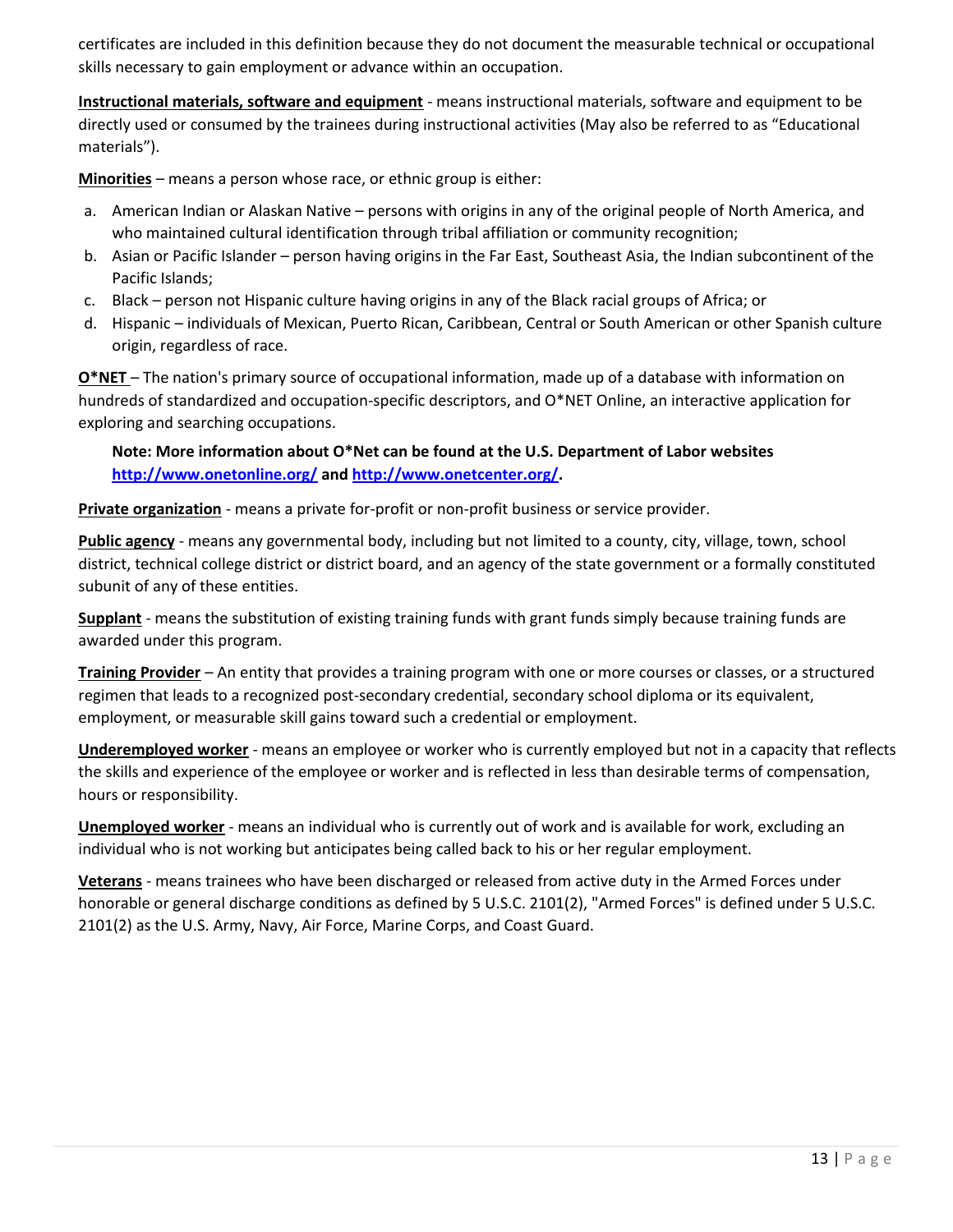# **APPENDICES**

- A. WFF Equity and Economic Wage Bonus Point Scale
- B. Proprietary Information Form
- C. Due Diligence Checklist
- D. Wisconsin Fast Forward Rubric and Scoresheet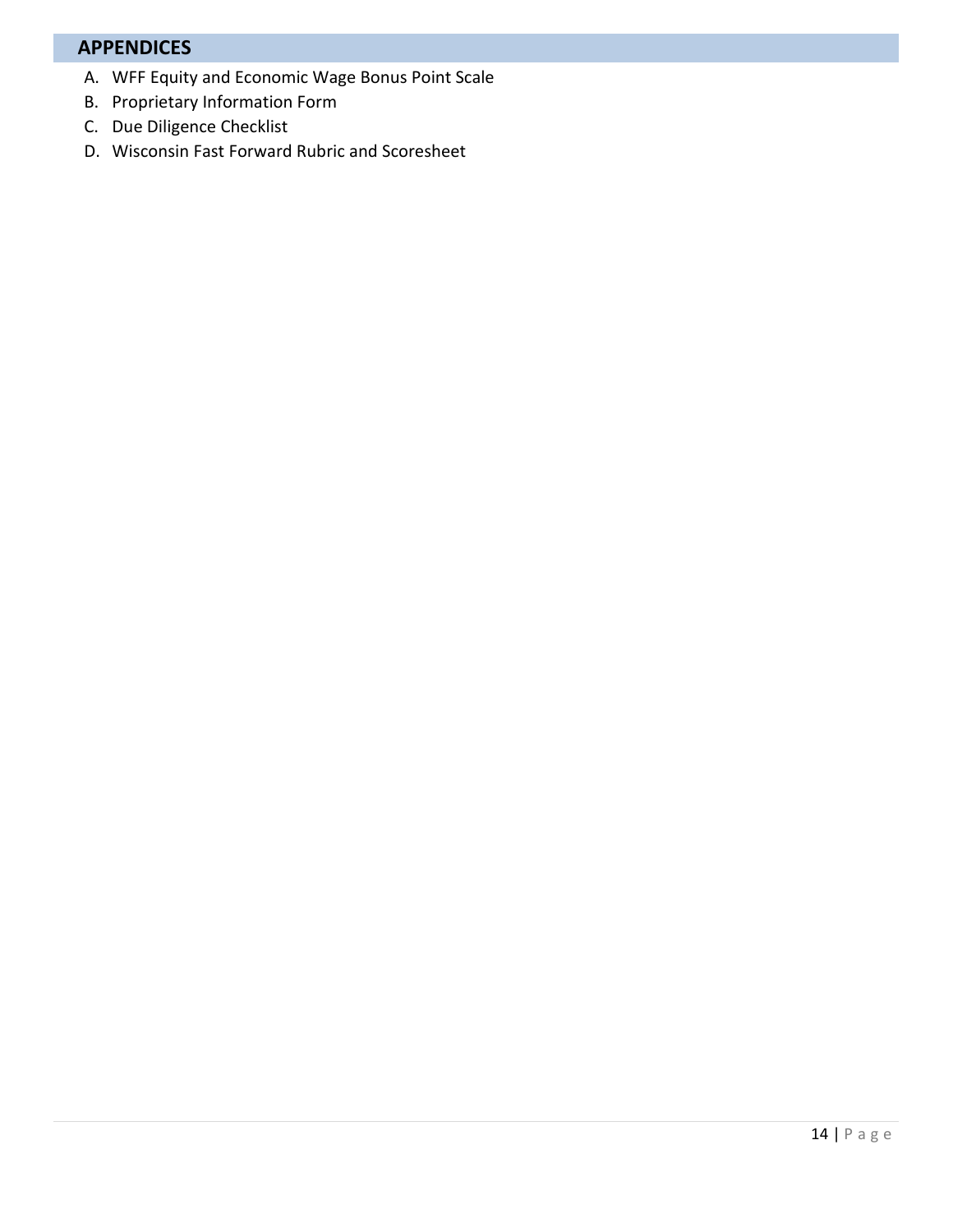# **Appendix A**

# **WISCONSIN FAST FORWARD EQUITY AND ECONOMIC WAGE RANGE BONUS POINT SCALE1,2**

|                        |          |         |          |          |                 | <b>5 Points</b><br>Wage |
|------------------------|----------|---------|----------|----------|-----------------|-------------------------|
| County                 | 0 Points | 1 Point | 2 Points | 3 Points | <b>4 Points</b> | Above                   |
| <b>Adams County</b>    | \$9.68   | \$10.89 | \$12.11  | \$14.53  | \$16.95         | \$16.95                 |
| <b>Ashland County</b>  | \$10.60  | \$11.93 | \$13.26  | \$15.91  | \$18.56         | \$18.56                 |
| <b>Barron County</b>   | \$10.54  | \$11.85 | \$13.17  | \$15.80  | \$18.44         | \$18.44                 |
| <b>Bayfield County</b> | \$10.45  | \$11.76 | \$13.07  | \$15.68  | \$18.29         | \$18.29                 |
| <b>Brown County</b>    | \$11.91  | \$13.40 | \$14.89  | \$17.86  | \$20.84         | \$20.84                 |
| <b>Buffalo County</b>  | \$11.20  | \$12.60 | \$14.01  | \$16.81  | \$19.61         | \$19.61                 |
| <b>Burnett County</b>  | \$10.15  | \$11.42 | \$12.69  | \$15.22  | \$17.76         | \$17.76                 |
| <b>Calumet County</b>  | \$11.38  | \$12.80 | \$14.23  | \$17.07  | \$19.92         | \$19.92                 |
| Chippewa County        | \$11.44  | \$12.87 | \$14.30  | \$17.15  | \$20.01         | \$20.01                 |
| <b>Clark County</b>    | \$10.56  | \$11.88 | \$13.21  | \$15.85  | \$18.49         | \$18.49                 |
| Columbia County        | \$11.64  | \$13.10 | \$14.55  | \$17.46  | \$20.37         | \$20.37                 |
| Crawford County        | \$10.40  | \$11.70 | \$13.01  | \$15.61  | \$18.21         | \$18.21                 |
| Dane County            | \$13.78  | \$15.50 | \$17.23  | \$20.67  | \$24.12         | \$24.12                 |
| Dodge County           | \$11.32  | \$12.73 | \$14.15  | \$16.97  | \$19.80         | \$19.80                 |
| Door County            | \$10.65  | \$11.98 | \$13.32  | \$15.98  | \$18.64         | \$18.64                 |
| Douglas County         | \$10.77  | \$12.12 | \$13.47  | \$16.16  | \$18.85         | \$18.85                 |
| Dunn County            | \$10.81  | \$12.16 | \$13.52  | \$16.22  | \$18.92         | \$18.92                 |
| Eau Claire County      | \$11.21  | \$12.61 | \$14.01  | \$16.81  | \$19.61         | \$19.61                 |
| <b>Florence County</b> | \$9.06   | \$10.19 | \$11.32  | \$13.58  | \$15.85         | \$15.85                 |
| Fond du Lac County     | \$11.73  | \$13.19 | \$14.66  | \$17.59  | \$20.52         | \$20.52                 |
| <b>Forest County</b>   | \$10.38  | \$11.68 | \$12.98  | \$15.57  | \$18.17         | \$18.17                 |
| <b>Grant County</b>    | \$10.56  | \$11.88 | \$13.21  | \$15.85  | \$18.49         | \$18.49                 |

<sup>1</sup> Median county wage source: Wisconsin Department of Workforce Development, Bureau of Workforce Information and Technical Support, Occupational Employment Statistics.

<sup>2</sup> Cost of Living source: The Self-Sufficiency Standard for Wisconsin 2019 by Diana M. Pearce, PhD, Director, Center for Women's Welfare, University of Washington School of Social Work, Prepared for the Wisconsin Department of Workforce Development, May 2019, for family of four with two adults and two school-aged children.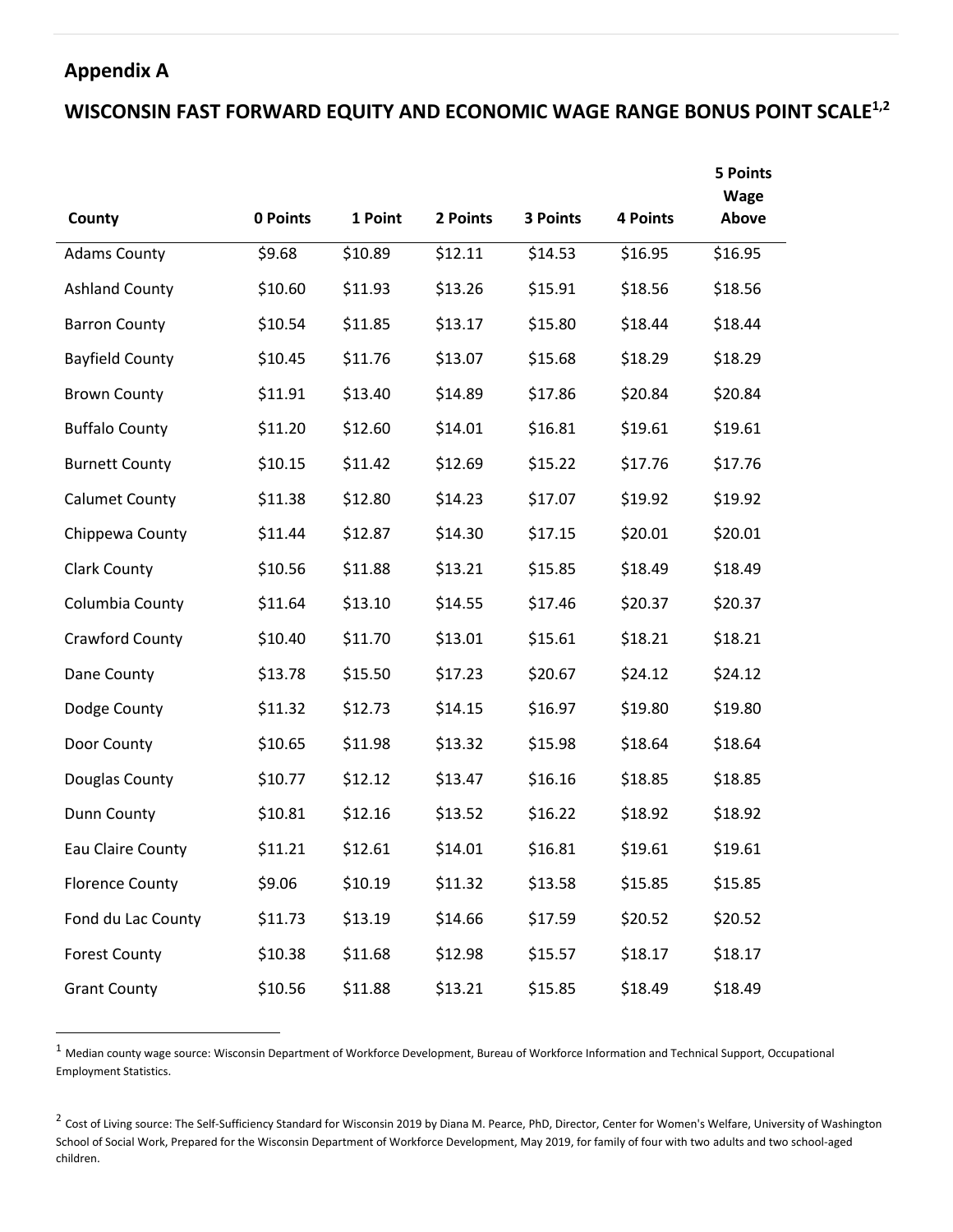| <b>Green County</b>      | \$11.47 | \$12.90 | \$14.34 | \$17.20 | \$20.07 | \$20.07 |
|--------------------------|---------|---------|---------|---------|---------|---------|
| <b>Green Lake County</b> | \$10.95 | \$12.32 | \$13.69 | \$16.42 | \$19.16 | \$19.16 |
| Iowa County              | \$10.71 | \$12.05 | \$13.39 | \$16.06 | \$18.74 | \$18.74 |
| Iron County              | \$10.36 | \$11.66 | \$12.96 | \$15.55 | \$18.14 | \$18.14 |
| Jackson County           | \$11.18 | \$12.58 | \$13.98 | \$16.77 | \$19.57 | \$19.57 |
| Jefferson County         | \$11.10 | \$12.49 | \$13.88 | \$16.66 | \$19.43 | \$19.43 |
| Juneau County            | \$11.08 | \$12.47 | \$13.85 | \$16.62 | \$19.39 | \$19.39 |
| Kenosha County           | \$11.16 | \$12.55 | \$13.95 | \$16.73 | \$19.52 | \$19.52 |
| Kewaunee County          | \$11.69 | \$13.15 | \$14.62 | \$17.54 | \$20.46 | \$20.46 |
| La Crosse County         | \$11.70 | \$13.16 | \$14.63 | \$17.55 | \$20.48 | \$20.48 |
| Lafayette County         | \$10.05 | \$11.31 | \$12.57 | \$15.08 | \$17.59 | \$17.59 |
| Langlade County          | \$10.02 | \$11.27 | \$12.52 | \$15.02 | \$17.53 | \$17.53 |
| Lincoln County           | \$10.99 | \$12.37 | \$13.74 | \$16.49 | \$19.24 | \$19.24 |
| Manitowoc County         | \$11.17 | \$12.57 | \$13.97 | \$16.76 | \$19.55 | \$19.55 |
| Marathon County          | \$11.56 | \$13.01 | \$14.45 | \$17.34 | \$20.23 | \$20.23 |
| <b>Marinette County</b>  | \$10.69 | \$12.02 | \$13.36 | \$16.03 | \$18.70 | \$18.70 |
| <b>Marquette County</b>  | \$9.95  | \$11.20 | \$12.44 | \$14.93 | \$17.42 | \$17.42 |
| Menominee County         | \$9.85  | \$11.08 | \$12.32 | \$14.78 | \$17.24 | \$17.24 |
| Milwaukee County         | \$12.40 | \$13.95 | \$15.50 | \$18.60 | \$21.70 | \$21.70 |
| Monroe County            | \$11.40 | \$12.83 | \$14.25 | \$17.10 | \$19.95 | \$19.95 |
| Oconto County            | \$10.14 | \$11.40 | \$12.67 | \$15.20 | \$17.74 | \$17.74 |
| Oneida County            | \$10.88 | \$12.24 | \$13.61 | \$16.33 | \$19.05 | \$19.05 |
| <b>Outagamie County</b>  | \$11.86 | \$13.34 | \$14.82 | \$17.78 | \$20.75 | \$20.75 |
| <b>Ozaukee County</b>    | \$12.30 | \$13.84 | \$15.38 | \$18.46 | \$21.53 | \$21.53 |
| Pepin County             | \$12.04 | \$13.54 | \$15.05 | \$18.05 | \$21.06 | \$21.06 |
| <b>Pierce County</b>     | \$11.66 | \$13.11 | \$14.57 | \$17.48 | \$20.40 | \$20.40 |
| Polk County              | \$11.20 | \$12.60 | \$14.00 | \$16.80 | \$19.60 | \$19.60 |
| Portage County           | \$11.27 | \$12.68 | \$14.09 | \$16.91 | \$19.73 | \$19.73 |
| <b>Price County</b>      | \$10.27 | \$11.55 | \$12.84 | \$15.40 | \$17.97 | \$17.97 |
| Racine County            | \$11.54 | \$12.98 | \$14.42 | \$17.30 | \$20.19 | \$20.19 |
| <b>Richland County</b>   | \$10.73 | \$12.07 | \$13.41 | \$16.09 | \$18.77 | \$18.77 |
| <b>Rock County</b>       | \$11.40 | \$12.82 | \$14.25 | \$17.09 | \$19.94 | \$19.94 |
| <b>Rusk County</b>       | \$10.41 | \$11.71 | \$13.02 | \$15.62 | \$18.22 | \$18.22 |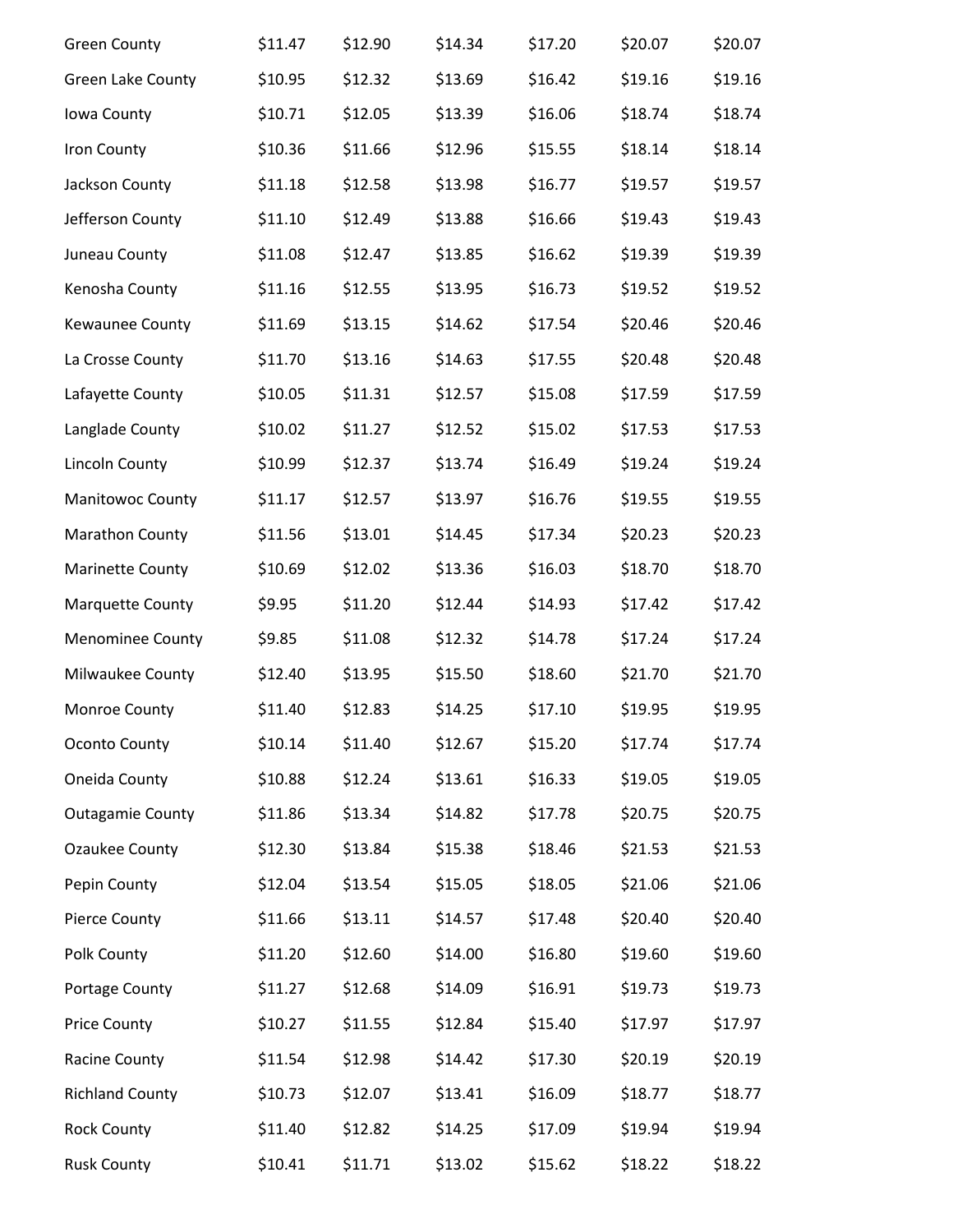| Sauk County               | \$11.22 | \$12.62 | \$14.02 | \$16.82 | \$19.63 | \$19.63 |
|---------------------------|---------|---------|---------|---------|---------|---------|
| Sawyer County             | \$10.02 | \$11.28 | \$12.53 | \$15.04 | \$17.54 | \$17.54 |
| Shawano County            | \$9.69  | \$10.90 | \$12.12 | \$14.54 | \$16.96 | \$16.96 |
| Sheboygan County          | \$11.99 | \$13.49 | \$14.99 | \$17.98 | \$20.98 | \$20.98 |
| St. Croix County          | \$11.81 | \$13.29 | \$14.77 | \$17.72 | \$20.67 | \$20.67 |
| <b>Taylor County</b>      | \$10.54 | \$11.86 | \$13.18 | \$15.81 | \$18.45 | \$18.45 |
| <b>Trempealeau County</b> | \$10.84 | \$12.19 | \$13.55 | \$16.25 | \$18.96 | \$18.96 |
| Vernon County             | \$14.65 | \$16.48 | \$18.32 | \$21.98 | \$25.64 | \$25.64 |
| <b>Vilas County</b>       | \$11.09 | \$12.47 | \$13.86 | \$16.63 | \$19.40 | \$19.40 |
| <b>Walworth County</b>    | \$9.94  | \$11.18 | \$12.43 | \$14.91 | \$17.40 | \$17.40 |
| <b>Washburn County</b>    | \$10.48 | \$11.79 | \$13.11 | \$15.73 | \$18.35 | \$18.35 |
| <b>Washington County</b>  | \$11.33 | \$12.74 | \$14.16 | \$16.99 | \$19.82 | \$19.82 |
| Waukesha County           | \$12.34 | \$13.88 | \$15.43 | \$18.51 | \$21.60 | \$21.60 |
| <b>Waupaca County</b>     | \$11.47 | \$12.90 | \$14.34 | \$17.20 | \$20.07 | \$20.07 |
| Waushara County           | \$10.39 | \$11.69 | \$12.99 | \$15.58 | \$18.18 | \$18.18 |
| Winnebago County          | \$10.91 | \$12.27 | \$13.64 | \$16.36 | \$19.09 | \$19.09 |
| <b>Wood County</b>        | \$11.56 | \$13.01 | \$14.46 | \$17.35 | \$20.24 | \$20.24 |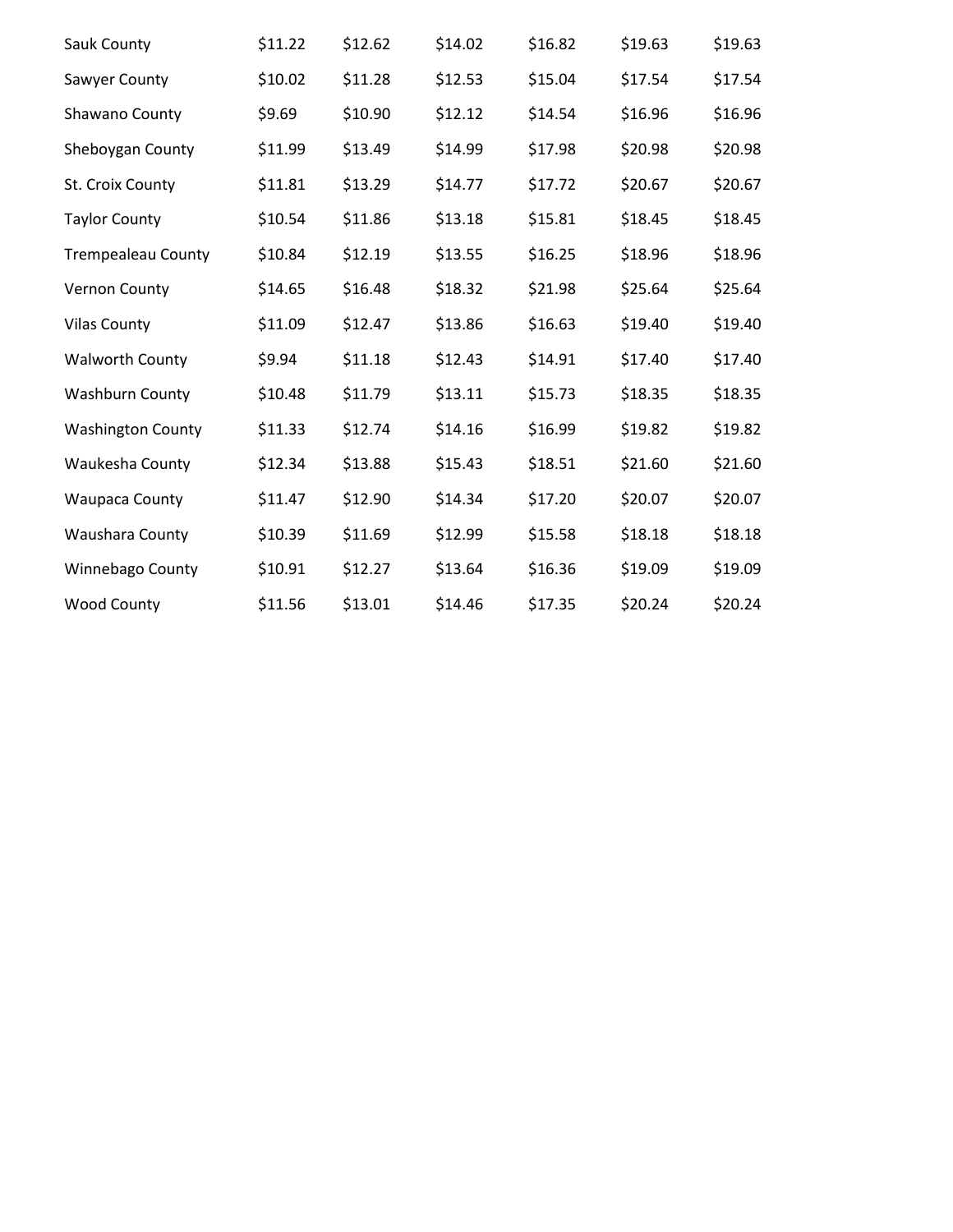# **Appendix B**

Department of Workforce Development Office of Skills Development

### **Notification of Public Records Law and Proposed Designation of Confidential Information or Trade Secrets Wisconsin Fast Forward**

The attached material submitted as part of Application Number **Example 2** is in response to the Grant Program Announcement entitled \_\_\_\_\_\_\_\_\_\_\_\_\_\_\_\_\_\_\_\_\_\_\_\_\_\_\_\_\_, which the Applicant believes contains confidential information or trade secrets that should be maintained confidentially by the Department. Below such information is specifically designated and the reason(s) why Applicant believes it contains confidential information or trade secret are explained.

It is the intention of the Department to maintain an open and public process in the Fast Forward grant process. All records submitted to the Department are presumed public records unless the record is exempted by law, per Wis. Stat. § 19.35(1)(a).

**The Department does not guarantee that it will not release such information, but will consider the basis for nondisclosure should the information be requested under the Public Records Law, Wis Stat. §§ 19.31-19.37. The Department will maintain the confidentiality of the designated information only to the extent allowable under the law.**

Additionally, if the Applicant receives a Fast Forward grant from the Department and enters a contract for the award, all records of the Applicant that are produced or collected under the grant contract are subject to disclosure through the Public Records Law, Wis. Stat. § 19.36(3).

The Applicant identifies the following information in its Application to be maintained confidential to the extent allowable under the Public Records Law for the reasons provided.

**Please note: General statements of types of information without specific designations will not be considered by the Department.** 

| Section | Page # | <b>Topic</b> | <b>Basis for Nondisclosure</b> |
|---------|--------|--------------|--------------------------------|
|         |        |              |                                |
|         |        |              |                                |
|         |        |              |                                |
|         |        |              |                                |
|         |        |              |                                |
|         |        |              |                                |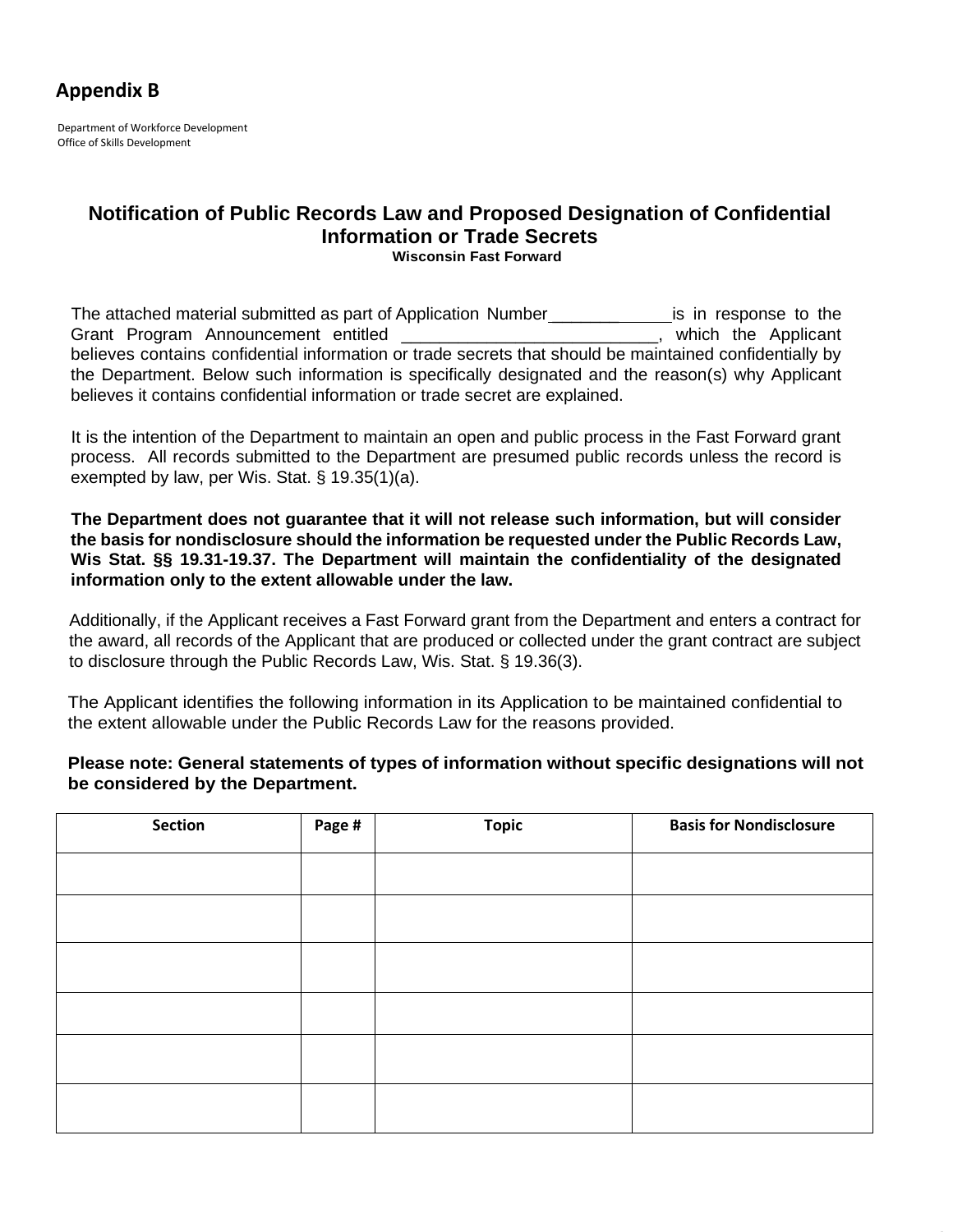As the custodian of records submitted to the Department, the Department shall make determinations as to which records are releasable to the public upon request.

The Department shall consider the above information in making its determination of what records are releasable, but does not guarantee any confidentiality of the information submitted.

| <b>Applicant Name</b>               | Authorized Representative Printed Name |
|-------------------------------------|----------------------------------------|
| Authorized Representative Signature | Date Signed                            |

This document can be made available in alternate formats to individuals with disabilities upon request.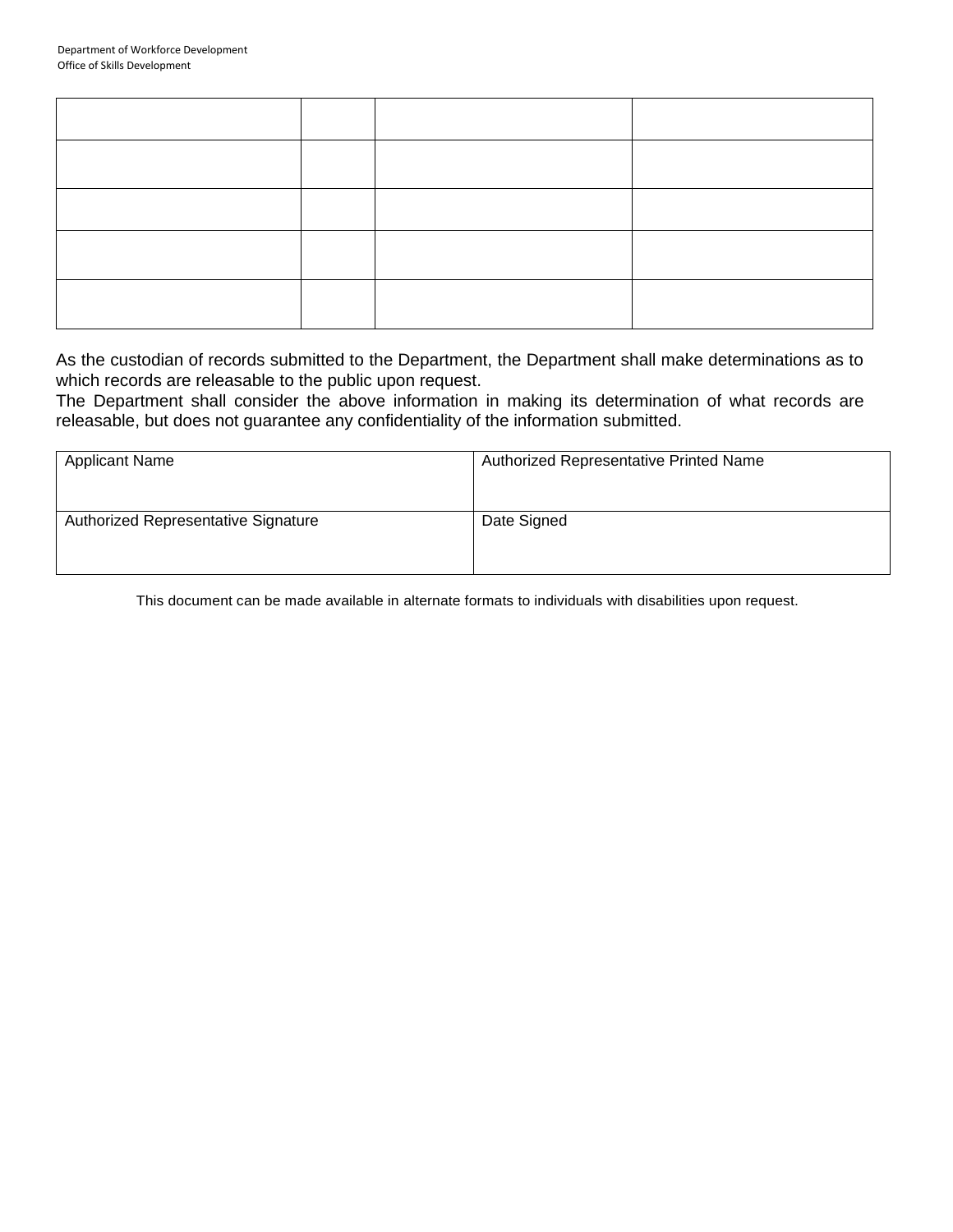# **Appendix C**

# **Wisconsin Fast Forward Application Due Diligence Checklist**

**Due Diligence:** All applicants are required to complete the Due Diligence questions outlined below. Applicants that meet any of the following criteria may be automatically disqualified and will not be scored:  $\overline{\phantom{0}}$  $\overline{\phantom{a}}$ 

|                                                                                                      | Yes | No. |
|------------------------------------------------------------------------------------------------------|-----|-----|
| Within the last 24 months, the Applicant has been required to provide a Worker Adjustment and        |     |     |
| Retraining Notification (WARN) notice under 29 U.S.C. § 2101 et seq., or a notice under              |     |     |
| Wisconsin's Business Closing and Mass Layoff Law, Wis. Stat. § 109.07 (listed on the Layoff          |     |     |
| Notices found here: https://dwd.wisconsin.gov/dislocatedworker/warn/                                 |     |     |
| The Applicant has been found to have violated the Unemployment Compensation laws, Wis.               |     |     |
| Stat. ch. 108, within the last 24 months.                                                            |     |     |
| The Applicant has been found to violate the Worker's Compensation Act, Wis. Stat. ch. 102,           |     |     |
| within the last 24 months.                                                                           |     |     |
| The Applicant is on the Wisconsin Department of Administrations list of vendors who are not in       |     |     |
| compliance with Wis. Stat. § 77.66, found here:                                                      |     |     |
| http://vendornet.state.wi.us/vendornet/wocc/CertList.pdf, unless they demonstrate that they          |     |     |
| have come into compliance since the last posting date of the list.                                   |     |     |
| If the Applicant is a Wisconsin corporation, the Applicant's status is not "registered" or otherwise |     |     |
| in good standing with the Department of Financial Institutions.                                      |     |     |
| Within the last 24 months, the Applicant has been found to have violated the Wisconsin Fair          |     |     |
| Employment Act, Wis. Stat. § 111.31 et. Seq., or employment regulations under Wis. Stat. ch.         |     |     |
| 103.                                                                                                 |     |     |
| The Applicant is listed as ineligible on the Department of Administration's Office of Contract       |     |     |
| Compliance Vendor Directory, found here: https://vendornet.wi.gov/Procurement.aspx                   |     |     |
| The Applicant is listed as a delinquent taxpayer with the Wisconsin Department of Revenue, at        |     |     |
| https://www.revenue.wi.gov/Pages/Delqlist/DelqSearch.aspx                                            |     |     |
| The Applicant has been in operation less than 24 months.                                             |     |     |

If the Applicant answered "yes" to any of the above questions, please provide a detailed explanation of the reasons for the response.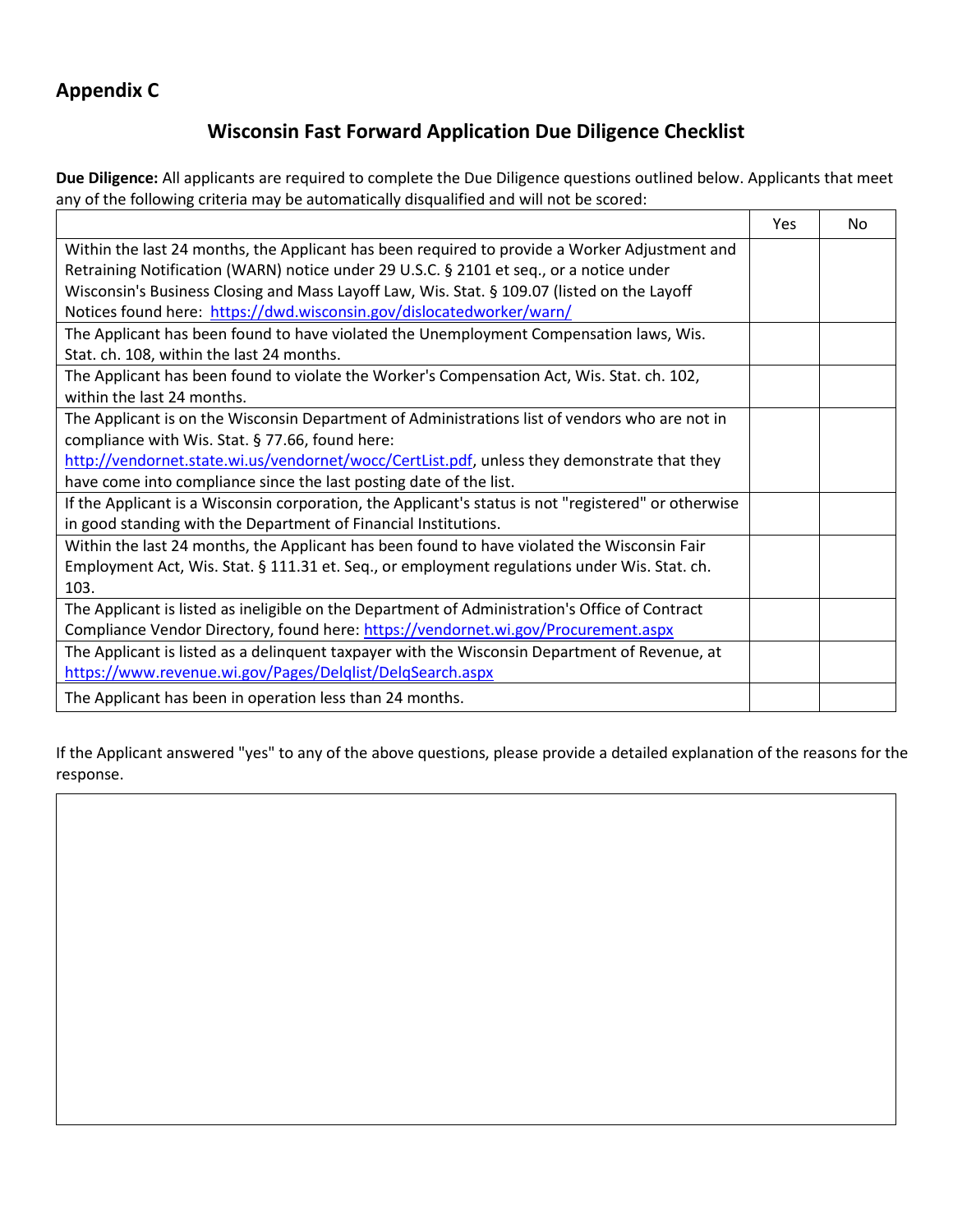# **Appendix D**



# **Wisconsin Fast Forward Rubric and Scoresheet**

| <b>Project Need</b><br>(10) | Capacity<br><b>Building</b><br>(20) | <b>Equity and</b><br>Economic<br>Opportunity<br><b>Enhancements</b><br>(20) | Economic<br>Impact<br>(10) | Training<br>Objectives &<br><b>Outcomes</b><br>(20) | <b>Training</b><br>Program Design,<br>Cost &<br>Implementation<br>(20) | <b>Bonus</b><br>(5 points) | <b>Total</b><br>$(105$ points) |
|-----------------------------|-------------------------------------|-----------------------------------------------------------------------------|----------------------------|-----------------------------------------------------|------------------------------------------------------------------------|----------------------------|--------------------------------|
|                             |                                     |                                                                             |                            |                                                     |                                                                        |                            |                                |
| <b>Overall Comments:</b>    |                                     |                                                                             |                            |                                                     |                                                                        |                            |                                |
|                             |                                     |                                                                             |                            |                                                     |                                                                        |                            |                                |
|                             |                                     |                                                                             |                            |                                                     |                                                                        |                            |                                |
|                             |                                     |                                                                             |                            |                                                     |                                                                        |                            |                                |
|                             |                                     |                                                                             |                            |                                                     |                                                                        |                            |                                |
|                             |                                     |                                                                             |                            |                                                     |                                                                        |                            |                                |
|                             |                                     |                                                                             |                            |                                                     |                                                                        |                            |                                |
|                             |                                     |                                                                             |                            |                                                     |                                                                        |                            |                                |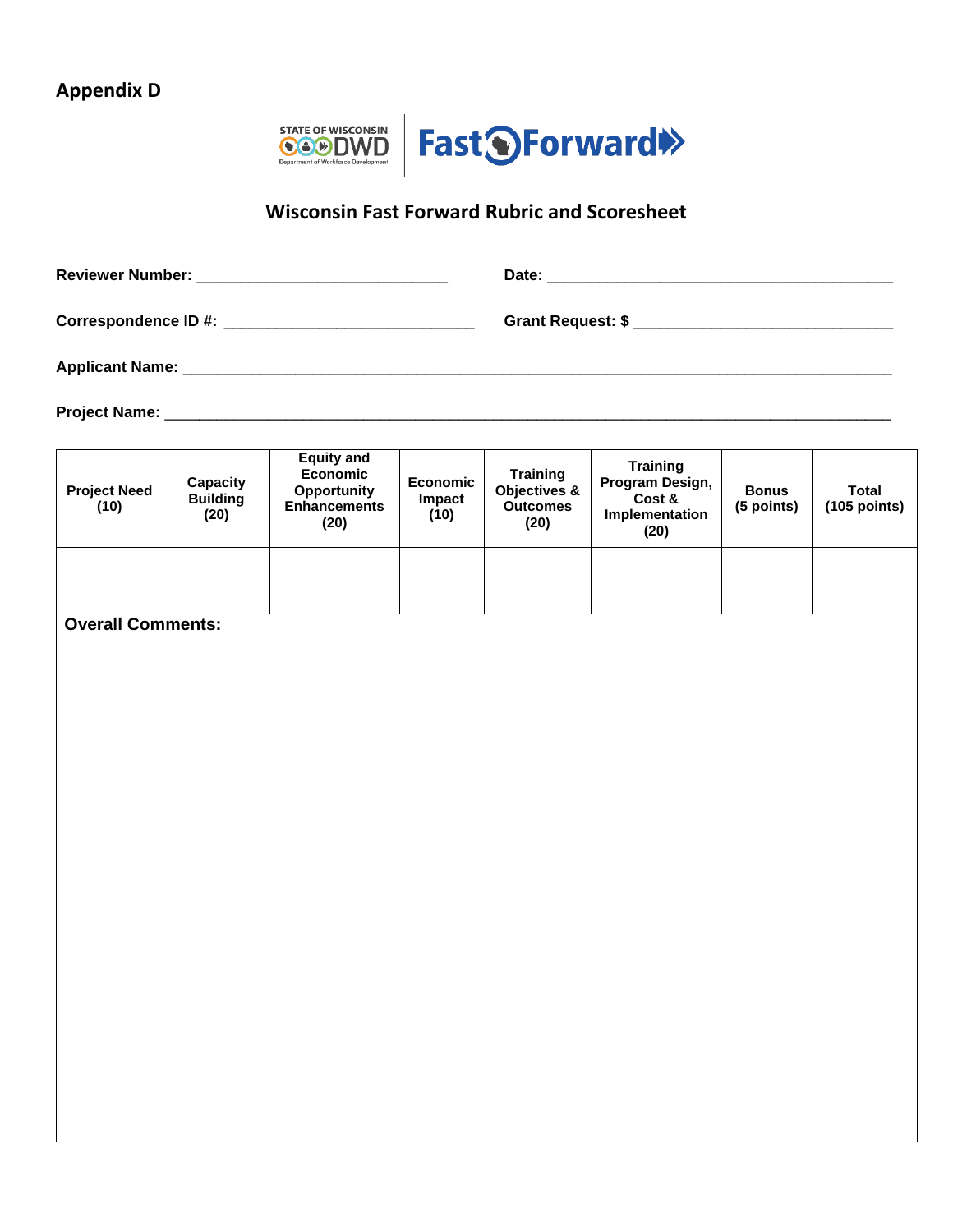# Project Needs Statement (Up to 10 points) Total Score \_\_\_\_\_\_\_\_\_\_\_\_\_

Describe the nature and scope of the critical workforce problem that the project will address, including:

- The specific needs of the employer(s) involved in the project, including data or examples.
- The extent of the problem, including if the workforce issue is limited to a single employer, affects multiple employers in an industry sector or geographic region, or is common to the state or nation.
- Describe the occupation(s) you plan to train for and how your training program will address these needs.
- Data, information, or examples that support the needs statement.

|                         |                                 | no<br>criteria | limited<br>criteria | some<br>criteria | most<br>criteria | all<br>criteria | Criteria                                                                                                                                                                                                                                                                                                                         |
|-------------------------|---------------------------------|----------------|---------------------|------------------|------------------|-----------------|----------------------------------------------------------------------------------------------------------------------------------------------------------------------------------------------------------------------------------------------------------------------------------------------------------------------------------|
|                         | Identification<br>of skills gap | 0              | 1                   | 2 <sub>3</sub>   | 4                | 5               | Clearly outlines the nature of the workforce issue the project will<br>$\bullet$<br>address.<br>Clearly explains why this need is not currently being met in other<br>ways.<br>Includes how the problem impacts the project partner<br>$\bullet$<br>employer(s).<br>Can be met with short- to medium-term training.<br>$\bullet$ |
|                         | Scope of<br>skills gap          | $\mathbf 0$    | $\mathbf 0$         | $\mathbf{1}$     | $\overline{2}$   | $\overline{3}$  | Clearly identifies the extent of the skills gap, including if the<br>$\bullet$<br>workforce issue is limited to a single employer, affects multiple<br>employers in an industry sector or geographic region, or is<br>common to the state or nation.                                                                             |
|                         | Supporting<br>information       | 0              | $\mathbf 0$         | $\mathbf 0$      | 1                | $\overline{2}$  | Uses data, information, or examples to support the explanation<br>$\bullet$<br>of the scope of the need.                                                                                                                                                                                                                         |
| Project Needs Statement | <b>COMMENTS:</b>                |                |                     |                  |                  |                 |                                                                                                                                                                                                                                                                                                                                  |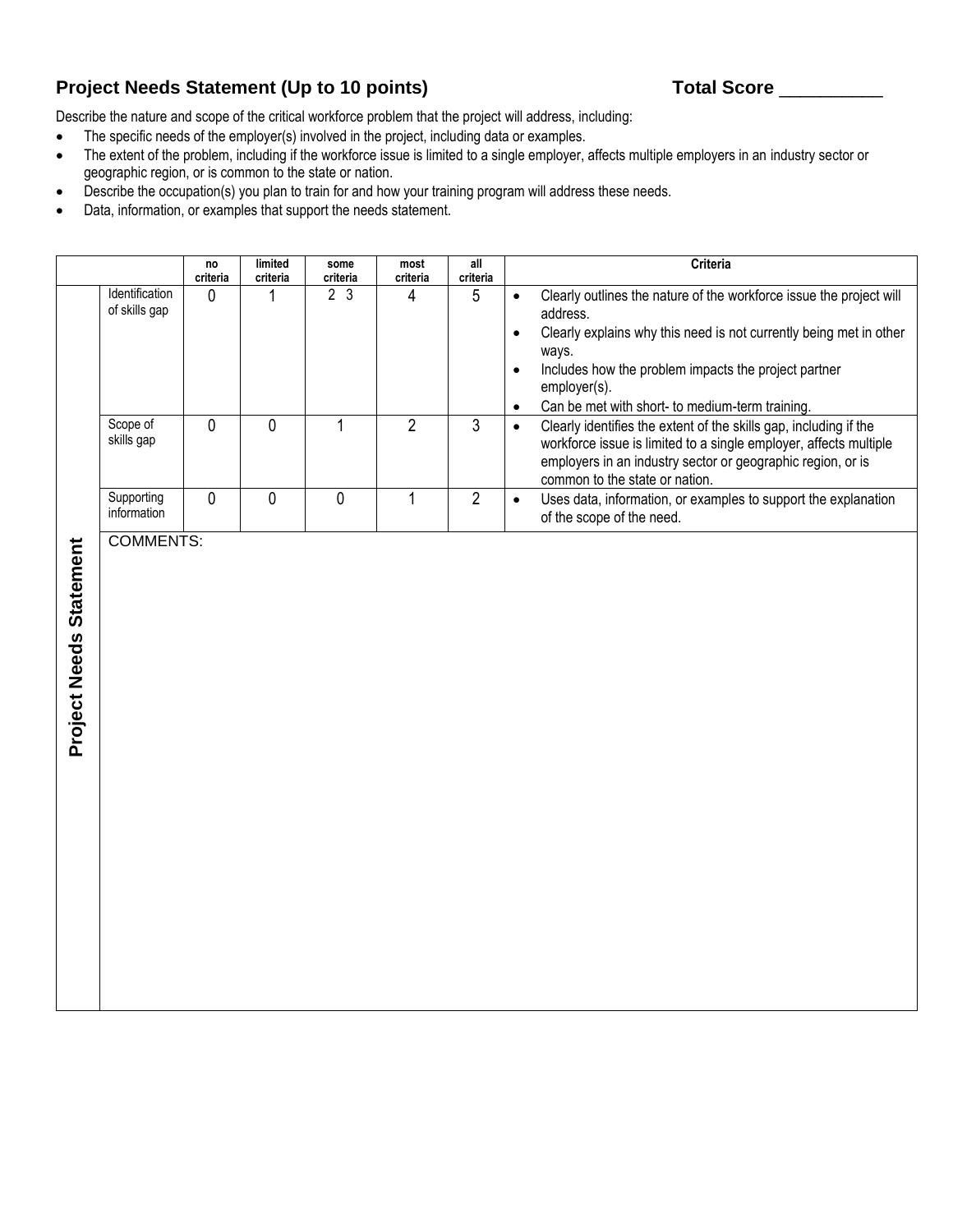# Capacity Building (Up to 20 points) and the set of the set of the Score of Total Score

Describe how the project will create capacity to continue addressing the issue after the grant project is finished:

- Are there new curricula, certifications, and/or credit programs that will result from this project?
- Are there any collaborations/partnerships resulting from the project that may improve future ability to address the training issue?
- Are there plans by the employer/training partners to continue to use curriculum/equipment/technology gained through the project after completion?

|                   |                                                        | no<br>criteria | limited<br>criteria | some<br>criteria | most<br>criteria                 | a<br>criteria | Criteria                                                                                                                                                                                                                                                                                                                                                                                                                                        |
|-------------------|--------------------------------------------------------|----------------|---------------------|------------------|----------------------------------|---------------|-------------------------------------------------------------------------------------------------------------------------------------------------------------------------------------------------------------------------------------------------------------------------------------------------------------------------------------------------------------------------------------------------------------------------------------------------|
|                   | Project will<br>build ongoing<br>workforce<br>capacity | 0              | 1                   | 2 <sub>3</sub>   | 4 5                              | 6             | The project will result in one or more of the following:<br>New curriculum and/or customized curriculum meets the<br>$\bullet$<br>training gap and will be adopted by employer, post-<br>secondary institution, and/or educational organization.<br>New credit course, new certificate, and/or New Continuing<br>$\bullet$<br>Education Unit to be adopted by the employer(s), post-<br>secondary institution, and/or educational organization. |
|                   | Curriculum<br>and<br>partnerships                      | $\overline{0}$ | $\mathbf{1}$        | $\overline{2}$ 3 | $\overline{5}$<br>$\overline{4}$ | 6             | There is strong evidence that the new curriculum/new<br>$\bullet$<br>training project will be used beyond the grant period.<br>The project will result in the training partner and/or<br>$\bullet$<br>employer gaining new specific technology and/or<br>knowledge that will be available for future training.                                                                                                                                  |
|                   | Collaboration                                          | $\mathbf 0$    | $\mathbf{1}$        | $\overline{2}$   | 3                                | 4             | The project will result in partnerships that will continue to<br>$\bullet$<br>address the need after the project has ended.                                                                                                                                                                                                                                                                                                                     |
|                   | Sustainability                                         | 0              | $\mathbf{1}$        | $\overline{2}$   | 3                                | 4             | Project clearly has a plan to continue after the grant period<br>$\bullet$<br>has ended.                                                                                                                                                                                                                                                                                                                                                        |
| Capacity Building |                                                        |                |                     |                  |                                  |               |                                                                                                                                                                                                                                                                                                                                                                                                                                                 |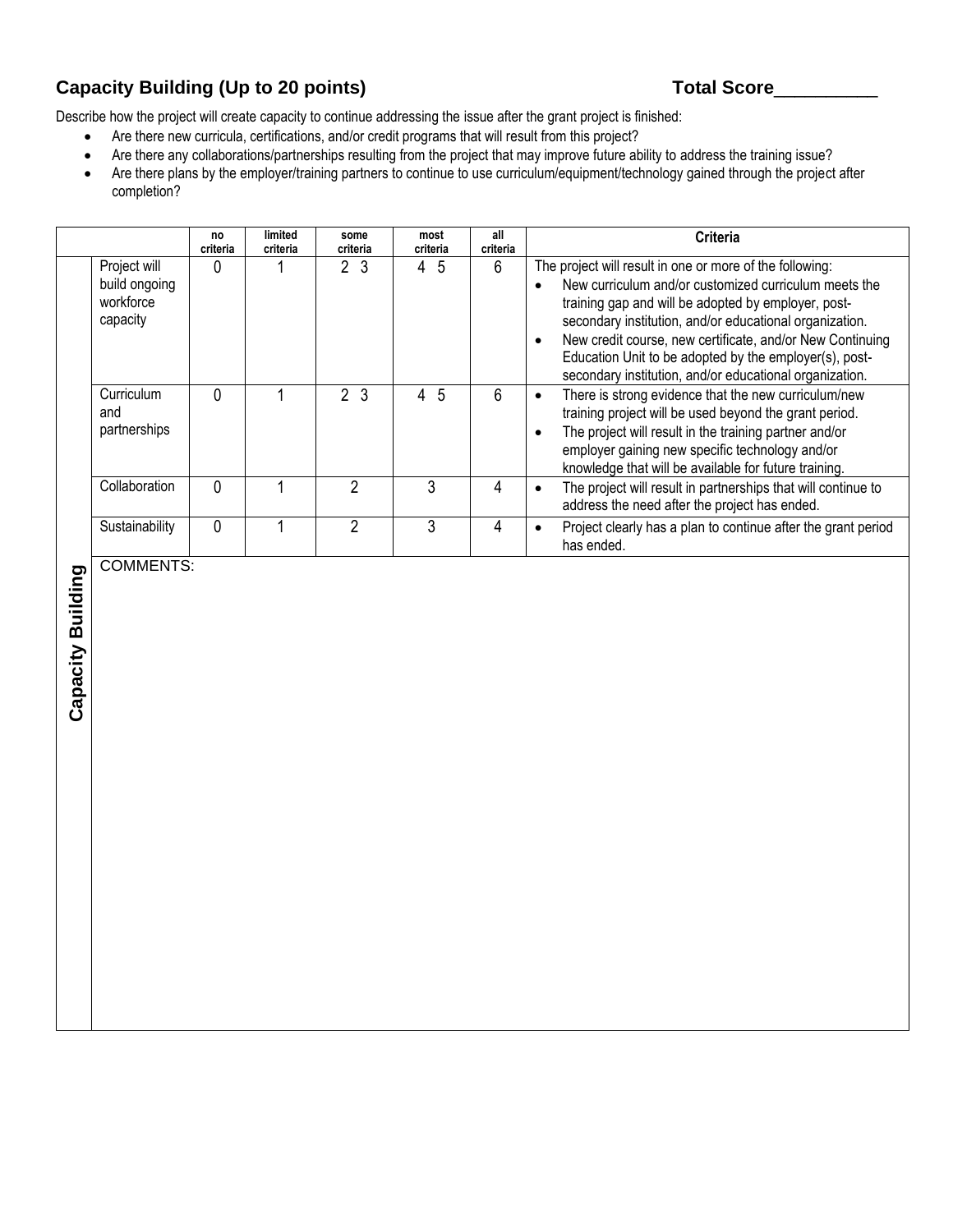# **Equity and Economic Opportunity Enhancements (Up to 20 points): Total Score** \_\_\_\_\_\_\_\_\_\_

Describe how the project will provide for enhanced equity and economic opportunity for the trainees:

- A description of what employee benefits will be provided to existing and/or placed trainees.
- Prevalence of job and advancement opportunities for the successful trainee?
- If the project will place or advance the trainee on a clear career pathway.
- If the skills the trainee will gain are transferable.
- If there are plans to recruit socially and economically disadvantaged individuals into the project.

|                          |                                             | no<br>criteria | limited<br>criteria | some<br>criteria | most<br>criteria | all<br>criteria | Criteria                                                                                                                                                                                                                                                                                                                                                                                                                                                                                                            |
|--------------------------|---------------------------------------------|----------------|---------------------|------------------|------------------|-----------------|---------------------------------------------------------------------------------------------------------------------------------------------------------------------------------------------------------------------------------------------------------------------------------------------------------------------------------------------------------------------------------------------------------------------------------------------------------------------------------------------------------------------|
| Opportunity Enhancements | Trainee<br>benefits                         | 0              | 0                   |                  | $\overline{2}$   | 3               | Application clearly defines the benefits offered.<br>$\bullet$<br>Level of benefits offered (Higher score for better benefits)<br>$\bullet$<br>Basic benefits: Paid vacation, sick leave, etc.<br>Intermediate benefits: Health care, retirement, etc.<br>High benefits: Profit-sharing, stock options, tuition reimbursement,<br>other financial compensation, etc.                                                                                                                                                |
|                          | Trainee<br>skill gain<br>and career<br>path | 0              | 0                   |                  | $\overline{2}$   | 3               | Current job status will improve through the training project.<br>$\bullet$<br>Preference given to full-time, long-term employment with employer<br>$\bullet$<br>versus temporary, part-time, short-term and/or seasonal employment.<br>Training will provide long-term improvement in job opportunities.<br>$\bullet$<br>Occupation being trained for has high employability and need,<br>$\bullet$<br>especially locally (If current job disappears, employee will have greater<br>chance of getting another job). |
|                          | Career<br>pathway                           | $\mathbf{0}$   | 12                  | 34               | 567              | 8<br>9          | Trainee's career pathway will be enhanced by:<br>Industry recognized certification;<br>Continuing Education Units; and/or<br>Transferable college credit.                                                                                                                                                                                                                                                                                                                                                           |
|                          | <b>Targets</b><br>special<br>populations    | $\mathbf{0}$   |                     | $\overline{2}$   | 34               | 5               | Clearly defines plans to work with disadvantaged populations.<br>$\bullet$<br>Applicant shows capacity and/or successful history to work with<br>$\bullet$<br>expected population.<br>Applicant will work with economically disadvantaged individuals: W-2,<br>$\bullet$<br>chronically unemployed, etc.<br>Applicant will work with socially disadvantaged individuals, minorities,<br>$\bullet$<br>veterans, persons with disabilities, re-entry population, etc.                                                 |
| Economic                 | <b>COMMENTS:</b>                            |                |                     |                  |                  |                 |                                                                                                                                                                                                                                                                                                                                                                                                                                                                                                                     |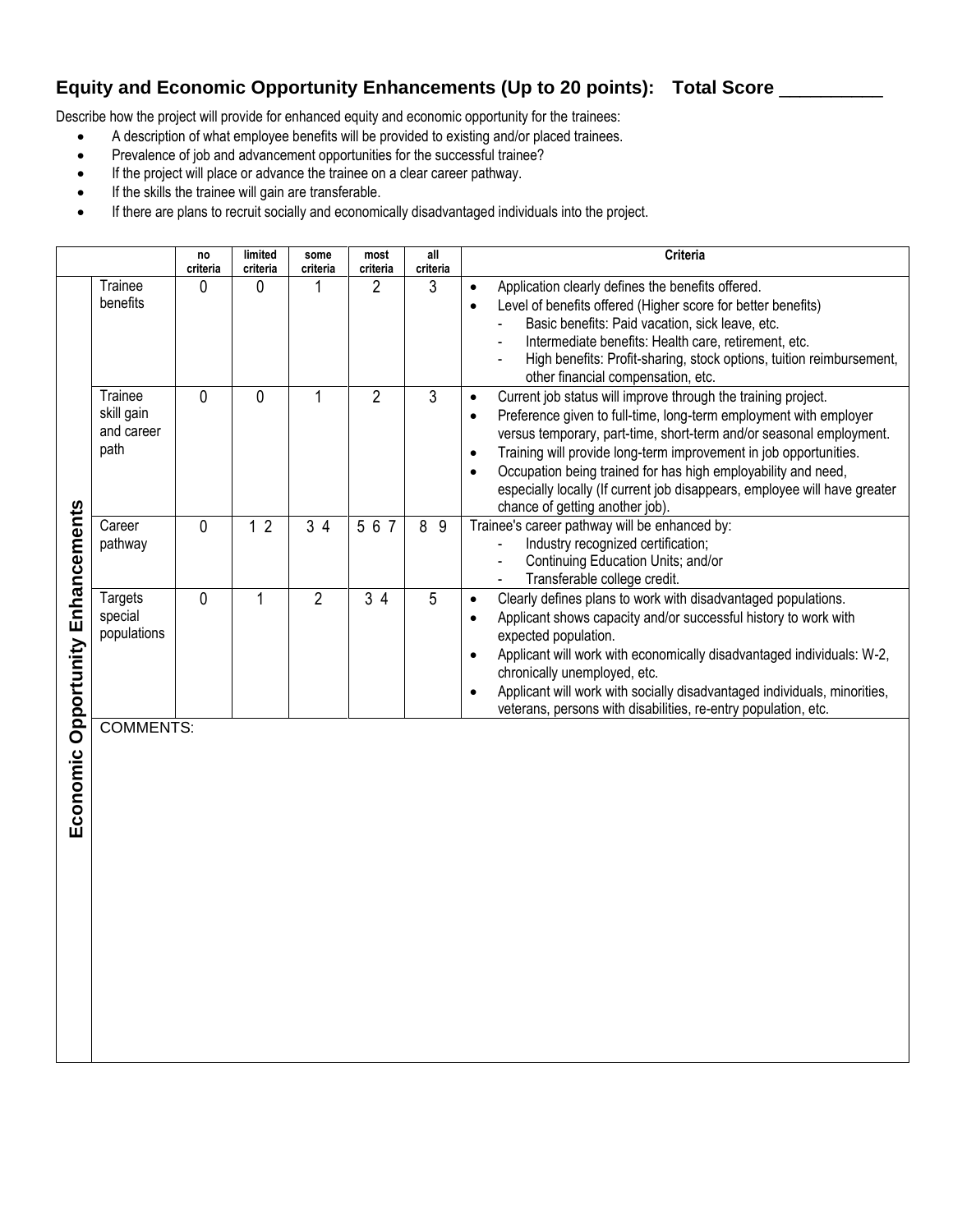# Economic Impact (Up to 10 points) Total Score \_\_\_\_\_\_\_\_\_\_\_\_\_\_\_\_\_\_\_\_\_\_\_\_\_\_\_\_\_\_\_\_\_\_\_

Describe the project's economic impact on the employer involved, the communities where they are located, and the surrounding region:

- Number of new jobs that will be created with this project.
- Number of at-risk jobs that may be retained with this project.
- Any new and/or expanding employer(s) connected with this project.
- Whether the employer is emerging, stable, expanding, or declining and the impact of the training for the employer(s).
- The impact related to the location, such as urban, rural, depressed, or low/high unemployment, etc.

|                                        | no<br>criteria | limited<br>criteria | some<br>criteria | most<br>criteria | all<br>criteria | <b>Criteria</b>                                                                                                                                                                                                                                                                                                                       |
|----------------------------------------|----------------|---------------------|------------------|------------------|-----------------|---------------------------------------------------------------------------------------------------------------------------------------------------------------------------------------------------------------------------------------------------------------------------------------------------------------------------------------|
| Wisconsin<br>job creation              | O              | 0                   |                  |                  | 3               | The project will result in new jobs in Wisconsin (Not new replacement<br>hires, but new positions).<br>Clearly defines job creation {higher scores for more jobs created at<br>the new and/or expanding employer(s).<br>Clearly defines the new jobs/new positions being created.<br>$\bullet$                                        |
| Location<br>and<br>community<br>impact | 0              |                     |                  | 3                | 4               | Clearly defines how the location of the project (rural, suburban, or<br>urban) provides greater economic impact.<br>Includes data or examples of this.<br>Clearly defines how the project impacts the local community or<br>surrounding region. (low/high unemployment; working with<br>unemployed or disadvantaged population, etc.) |
| Retain at-<br>risk jobs                | 0              | 0                   |                  | າ                | 3               | Clearly defines how at-risk jobs will be retained. (Higher scores for the<br>more at-risk jobs retained).                                                                                                                                                                                                                             |

COMMENTS: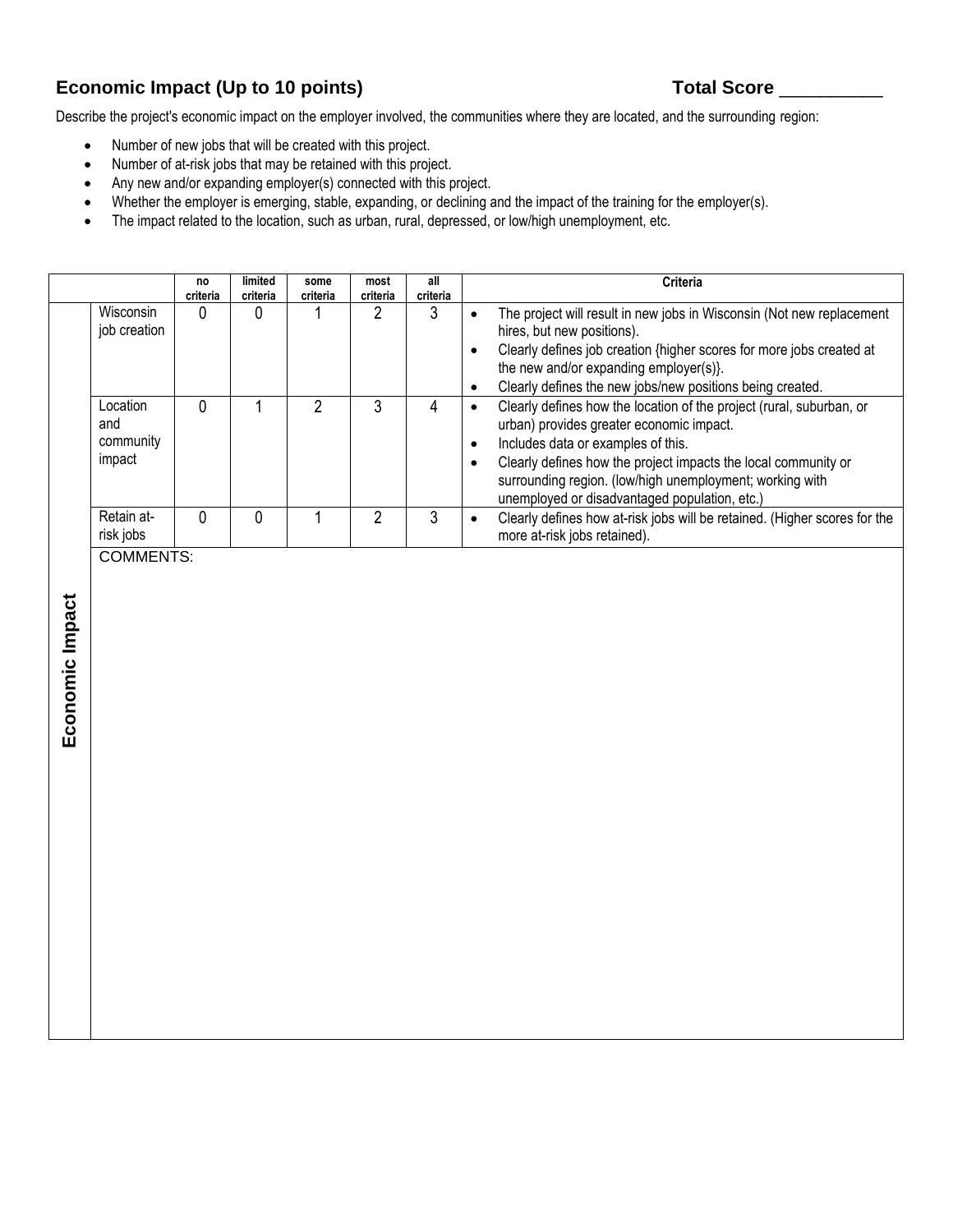# Training Objectives & Outcomes (Up to 20 points) Total Score \_\_\_\_\_\_\_\_

Provide a detailed plan that describes the relationship between the partners. Detail the strategies to hire from the identified targeted populations, and specific plans to reach the job placement and wage increase goals of the project. Please include:

- A breakdown of the match provided, per project partner
- The post-training wages for the incumbent participant workers

|                                                |                                                                                     | no<br>criteria | limited<br>criteria | some<br>criteria | most<br>criteria    | all<br>criteria | Criteria                                                                                                                                                                                                                                                                                                                                                                                                                                                                                                     |
|------------------------------------------------|-------------------------------------------------------------------------------------|----------------|---------------------|------------------|---------------------|-----------------|--------------------------------------------------------------------------------------------------------------------------------------------------------------------------------------------------------------------------------------------------------------------------------------------------------------------------------------------------------------------------------------------------------------------------------------------------------------------------------------------------------------|
| <b>Outcomes</b><br>ಯ<br>Objectives<br>Training | Bonus-<br><b>WFF Equity</b><br>and<br>Economic<br>wage Range<br><b>Bonus</b>        |                |                     |                  |                     | 5               | This provides for bonus points if the post trainee wages fall<br>within the wages outlined for each county where employment<br>placement will occur (See Appendix A).                                                                                                                                                                                                                                                                                                                                        |
|                                                | Wages after<br>training*                                                            | $\mathbf{0}$   |                     | $\overline{2}$   | 3<br>$\overline{4}$ | 5               | *See County Wage Scale Information and use related criteria.                                                                                                                                                                                                                                                                                                                                                                                                                                                 |
|                                                | Wage<br>increase for<br>incumbent<br>workers/job<br>placement<br>for<br>unemployed  | $\Omega$       |                     | $\overline{2}$   | 3<br>$\overline{4}$ | 5               | For incumbent workers:<br>Percentage of existing incumbent trainees that receive a<br>$\bullet$<br>wage increase (Minimum: 75%)<br>The scope of the wage increase (higher is better).<br>For unemployed/underemployed workers:<br>Percentage of trainees to be placed in a job (Minimum:<br>65%)<br><b>Overall Employee Impact:</b><br>Anticipated trainee completion rate (Minimum: 85%)<br>Percentage of trainees to receive industry recognized<br>$\bullet$<br>credential (if applicable) (Minimum: 75%) |
|                                                | Strong<br>evidence to<br>support the<br>future<br>achievement<br>of stated<br>goals | $\Omega$       |                     | $\overline{2}$   | 3<br>$\overline{4}$ | 5               | There is strong evidence to support the future achievement<br>$\bullet$<br>of the stated goals.<br>Trainee placements and outcomes are detailed and<br>$\bullet$<br>supported. If the applicant is not the placement<br>employer(s), the letters of commitment must provide<br>agreement to employ the trainees, including the number of<br>placements at each participating employer and the wage<br>and benefit information anticipated for the trainee.                                                   |
|                                                | Match                                                                               | $\theta$       | 1                   | $\overline{2}$   | 3<br>$\overline{4}$ | 5               | There is strong evidence of match capability. If the project<br>$\bullet$<br>partner(s) or employer provides the match, details must be<br>included in the commitment letter(s) (Higher score if the<br>employer(s) is providing some or the entire match).                                                                                                                                                                                                                                                  |

COMMENTS: